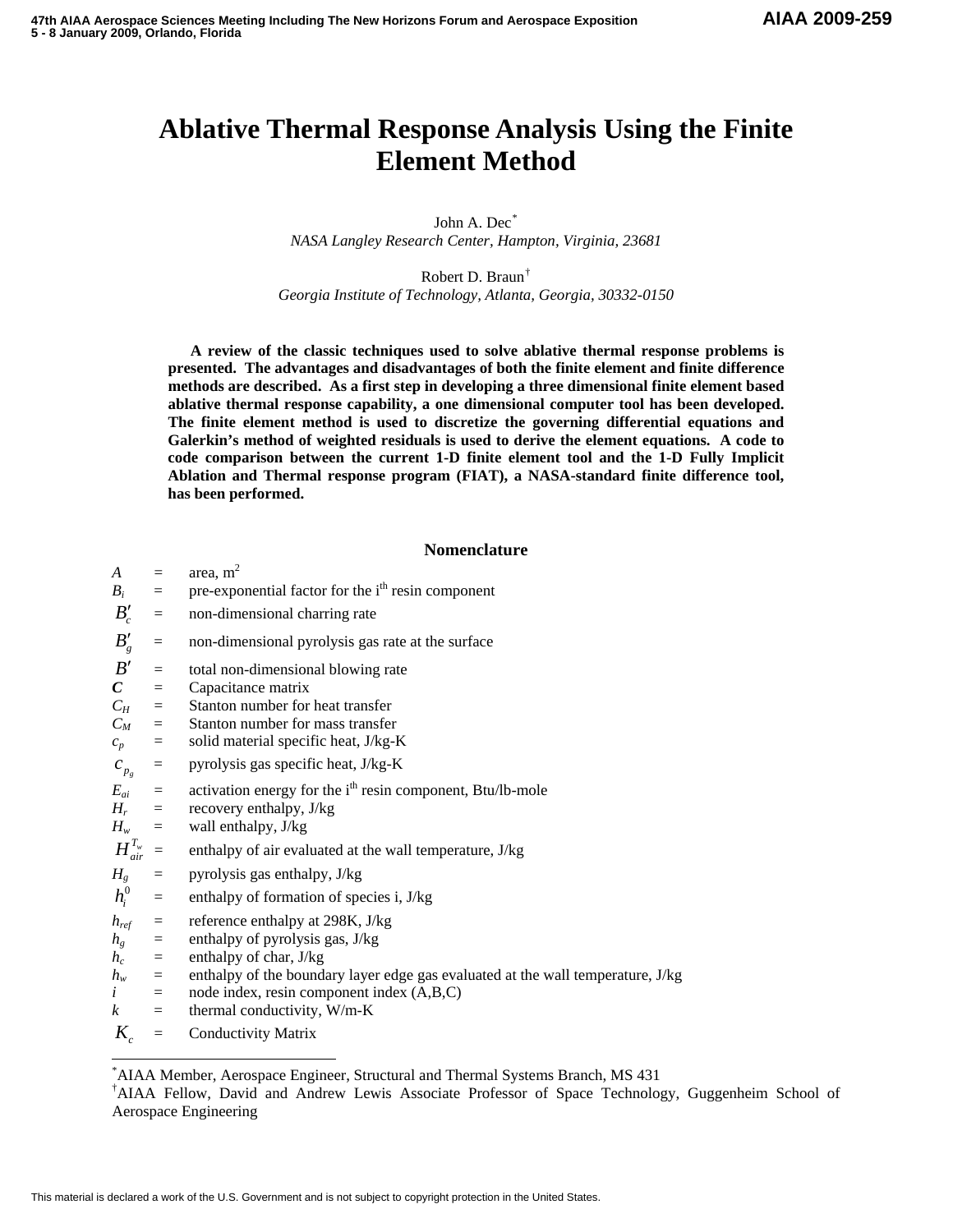| $K_{\varepsilon}$                            | $\quad =$            | <b>Convection Matrix</b>                                                                                         |
|----------------------------------------------|----------------------|------------------------------------------------------------------------------------------------------------------|
| $\dot{m}$                                    | $=$                  | mass flow rate of pyrolysis gas, kg/s                                                                            |
| $m_{\rm g}$                                  | $\equiv$             | mass flux of pyrolysis gas, $kg/m^2-s$                                                                           |
| $\dot{m}_c$ =                                |                      | mass flux of char, $\text{kg/m}^2$ -s                                                                            |
| $N =$                                        |                      | interpolation function                                                                                           |
|                                              |                      | source term in the general heat equation                                                                         |
| $q_*$ =<br>$q^*$ =                           |                      | condensed phase energy removal, W/m <sup>2</sup>                                                                 |
| $q_{rad}$ =                                  |                      | stagnation point radiative heat flux, $W/m^2$                                                                    |
| $q_{conv}$ =                                 |                      | stagnation point convective heat flux, $W/m^2$                                                                   |
| $q_{cond}$ =                                 |                      | conductive heat flux, $W/m^2$                                                                                    |
| $\dot{q}_{\scriptscriptstyle CW}^{}$         | $\equiv$             | cold wall heat flux, $W/m^2$                                                                                     |
| $\frac{\dot{q}_{\scriptscriptstyle{hw}}}{R}$ | $\quad \  \  =$      | hot wall heat flux, $W/m^2$                                                                                      |
|                                              | $\quad =$            | thermochemical heat of ablation, J/kg                                                                            |
|                                              | $\equiv$             | universal gas constant, J/kg-mole-°K                                                                             |
| $\boldsymbol{R}$                             | $\quad \  \  =$      | load vector                                                                                                      |
| $\dot{s}$                                    | $\equiv$             | recession rate, m/s                                                                                              |
| $ss =$                                       |                      | steady state                                                                                                     |
| $T =$                                        |                      | temperature, °C                                                                                                  |
| $T_w$                                        | $\equiv$             | wall temperature, °C                                                                                             |
| $T_{\it 0}$                                  | $\equiv$             | initial temperature, °C                                                                                          |
| t                                            | $\equiv$             | time, sec                                                                                                        |
| $U_e$                                        | $\equiv$             | boundary layer edge gas velocity, m/s<br>distance measured from the original surface of the ablating material, m |
| $\mathcal{X}$<br>$x_S$                       | $\equiv$<br>$\equiv$ | distance measured from the moving surface of the ablating material, m                                            |
|                                              |                      |                                                                                                                  |
| $\overset{\circ}{Z}{}^*_{ie} \ Z^*_{iw}$     | $=$                  | diffusion driving potential at the boundary layer edge                                                           |
|                                              | $\quad = \quad$      | diffusion driving potential at the wall                                                                          |
| (e)                                          | $\equiv$             | parameter defined only over one element                                                                          |
| $\alpha =$                                   |                      | solar absorptivity                                                                                               |
| $\varepsilon =$                              |                      | emissivity                                                                                                       |
| $\eta$ =                                     |                      | transpiration coefficient                                                                                        |
| $\Delta H$ <sub>v</sub> =                    |                      | enthalpy of vaporization, J/kg                                                                                   |
| $\Delta H =$                                 |                      | enthalpy difference, J/kg                                                                                        |
| $\Delta H_d$ =                               |                      | heat of decomposition, J/kg                                                                                      |
| $\Delta T$                                   | $=$                  | temperature difference, °C                                                                                       |
|                                              | $=$                  | resin volume fraction                                                                                            |
| $\rho_{r}$                                   | $=$                  | residual density, $\text{kg/m}^3$                                                                                |
| $\rho$                                       | $=$                  | solid material density, $kg/m3$                                                                                  |
| $\rho_{\rm s}$                               | $=$                  | solid material density, $kg/m3$                                                                                  |
| $\rho_e$                                     | $=$                  | boundary layer edge gas density, $kg/m3$                                                                         |
| $\rho_{resin}$                               | $=$                  | density of resin component, $kg/m3$                                                                              |
| $\rho_{\text{fiber}}$                        | $=$                  | density of fiber reinforcement, $kg/m3$                                                                          |
| $(\rho v)_w$                                 | $=$                  | total mass flux entering the boundary layer, $\text{kg/m}^2$ -s                                                  |
| σ                                            | $=$                  | Stephan-Boltzman constant, W/m <sup>2</sup> -K <sup>4</sup>                                                      |
| $\psi_i$                                     | $=$                  | density exponent factor                                                                                          |
| $\phi$                                       | $=$                  | transpiration correction factor                                                                                  |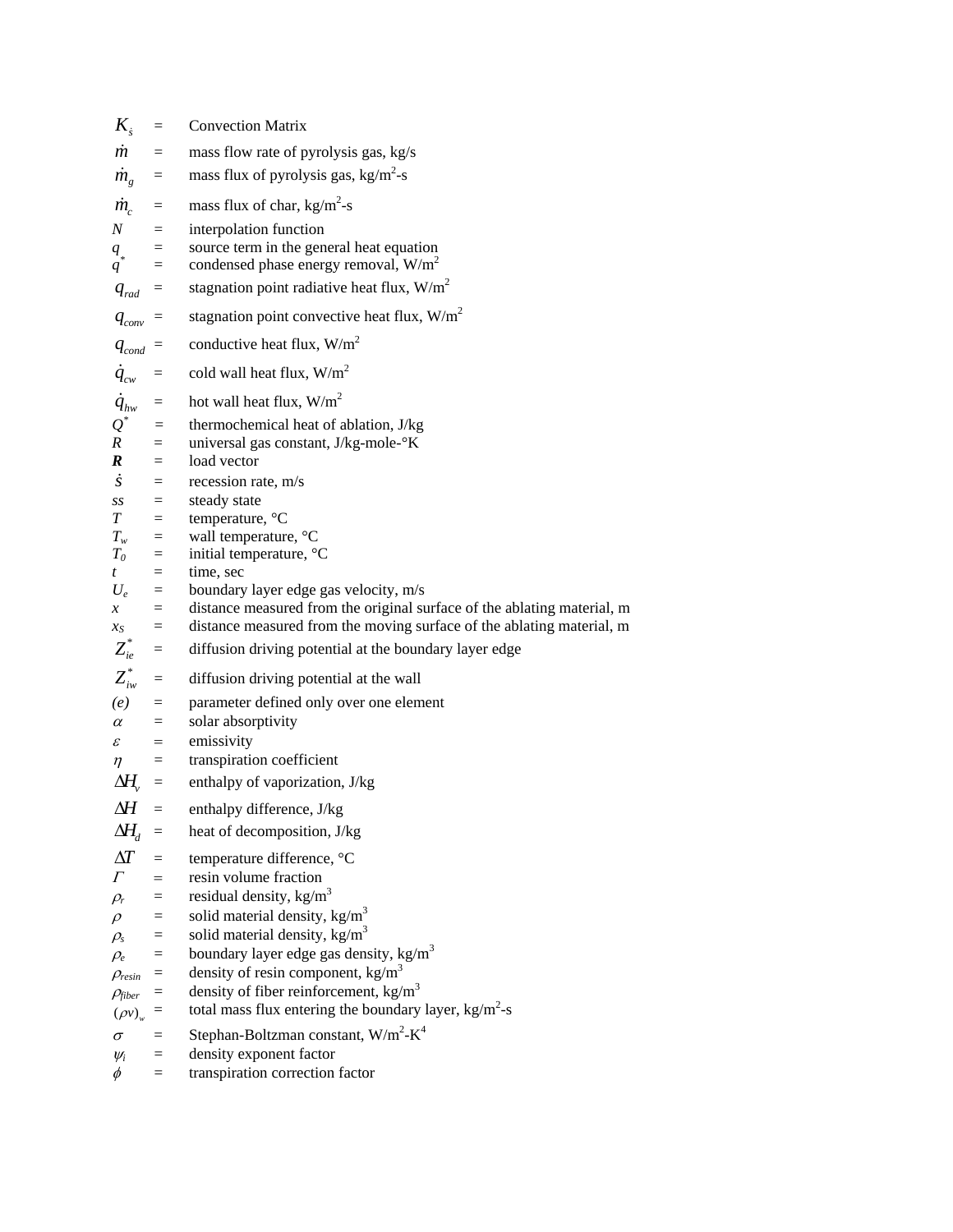#### **I. Introduction**

HERE are two main types of thermal protection systems (TPS) in use today, reusable and ablative. Use of THERE are two main types of thermal protection systems (TPS) in use today, reusable and ablative. Use of reusable TPS, like the space shuttle tiles or a metallic heat sink, is generally limited to low heat flux entry trajectories<sup>1,2</sup>. Ablative TPS on the other hand can withstand large heat fluxes and heat loads and are generally used for vehicles which have a high entry velocity. In addition to high entry velocity, ablative TPS are also well suited for use where the target planet has a high atmospheric density such as Jupiter<sup>3</sup>.

 Ablative materials have been in use since the 1950's where they were primarily used in the design and construction of ballistic missile nose cones. The success ablators demonstrated in re-entry applications made them attractive for use in rocket nozzle applications<sup>4</sup>. In general, the analysis of an ablative material's thermal response requires the solution of a differential energy transport equation<sup>5</sup>. In one dimension, and neglecting pyrolysis gas flow, the form of this differential equation is given by equation [\(1\)](#page-2-0) along with an associated decomposition or charring relation given by [\(2\).](#page-2-1)

<span id="page-2-1"></span><span id="page-2-0"></span>
$$
\frac{\partial}{\partial x}\left(k\frac{\partial T}{\partial x}\right) - \rho C_p \frac{\partial T}{\partial t} + q \frac{\partial \rho}{\partial t} = 0
$$
\n(1)

$$
\frac{\partial \rho}{\partial t} = f(\rho, T) \tag{2}
$$

 The terms of equation [\(1\)](#page-2-0) have a direct physical interpretation. From left to right, the first term of [\(1\)](#page-2-0) represents the energy which is conducted into the solid, the second is the amount of energy stored within the solid, and the third is the heat absorbed by the decomposition of the solid. This coupled pair of differential equations in general defies analytic solution and requires an approximate numerical solution. Koo, at el., $\frac{7}{1}$  conducted a review of numerical techniques which endeavor to solve [\(1\)](#page-2-0) and [\(2\)](#page-2-1) for rocket nozzle and entry vehicle applications using ablative materials. The majority of work listed in Ref. 7 focuses on rocket nozzle applications and their specific issues. During the 1950's and 1960's several approaches to solve the ablation problem for entry heatshield and rocket nozzle applications were developed<sup>4,8-27</sup>. Of those developed in the past, two have remained in use over the years, Aerotherm's Charring Material Thermal Response and Ablation program (CMA)<sup>6</sup> and NASA Johnson Space Center's STAB program.<sup>25</sup> More recently, NASA Ames has developed the Fully Implicit Ablation and Thermal response program (FIAT)<sup>28</sup>.

 In general, as our desire to fly larger, more advanced payloads grows, so does the size and complexity of the entry vehicle. As the size of the vehicle grows, having a monolithic TPS becomes less viable due to difficulties in manufacturing a single continuous piece of heat shield material. This implies that an advanced TPS may be constructed from blocks of material having seams and gaps. Moreover, as the size of the vehicle grows, it becomes less efficient from a structural mass standpoint to attach the entry vehicle to the launch vehicle, or parent spacecraft, though the backshell since the forebody structure must be designed to carry loads associated with atmospheric entry and is already a large fraction of the total vehicle mass. Requiring the vehicle be attached to the backshell structure would require the vehicle's aft structure be sized to accommodate the launch loads, thereby, increasing total mass. In general, in order to minimize structural mass, the most efficient method of transferring the launch loads is to penetrate the forebody TPS and attach the parent spacecraft or launch vehicle to the entry vehicle primary structure. These penetrations are reinforced hard points on the forebody TPS usually consisting of a compression pad which is inserted into the acreage TPS and a tension tie rod that passes through the TPS or the compression pad and connects directly to the vehicle structure. [Figure 1](#page-3-0) shows a simple, generic concept for a forebody TPS penetration. The compression pad, tension tie, and close out material make up the heatshield penetration subsystem.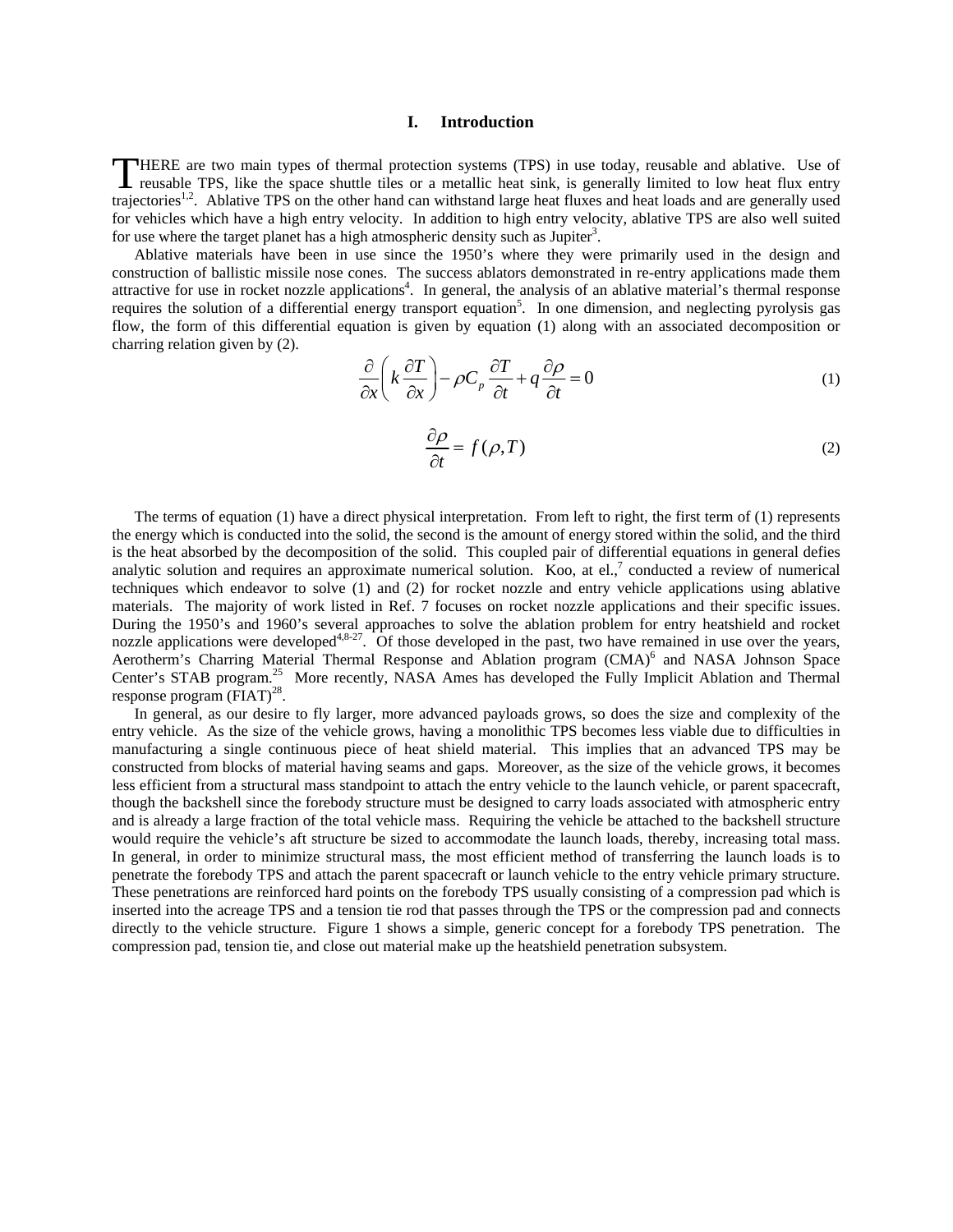

**Figure 1. Generic heat shield penetration concept.** 

<span id="page-3-0"></span>Heat shield features such as a penetration, or the highly curved section of TPS in the transition region between the forebody and aftbody TPS, called the shoulder, present challenges for a 1-dimensional analyses. These features are inherently 3-dimensional due to their geometry, their orthotropic material property characteristics, and the surface boundary conditions in these regions. To better understand the thermal response of these heat shield features, a multi-dimensional analysis is required.<sup>29,30</sup>

 Most of the current techniques to solve problems of this nature are 1-dimensional, finite difference solutions.<sup>4,5,6,12,17,18,20,25,28</sup> Recently, there has been some attempts to expand the FIAT finite difference analysis to multiple dimensions.<sup>31,32,33</sup> However, even with a multi-dimensional finite difference tool, the However, even with a multi-dimensional finite difference tool, there is little computational synergy between the process of heatshield design and a finite difference analysis. Most of the current finite difference tools require the user to simplify the geometry, generate the mesh by hand, and run the analysis. There is no direct way to feed those results back to the geometry for incorporation into thermo-structural design, optimization, or to simply display the results on the actual geometry for post processing. A thermal response analysis tool that is compatible with modern design and analysis tools has the potential to break the barriers that exist between heatshield design, which includes both the TPS material and its structure, and thermal response analysis, which focuses primarily on thermal characterization of the system. A large number of modern analysis tools make use of a finite element discretization of complex geometry generated by a 3-dimensional CAD program. To allow for an efficient design process, any new heatshield design tool should make use of the finite element discretization provided by these commercial CAD programs. Using the finite element mesh generated by one of these modern design and analysis tools would allow the results to be easily mapped back to the original geometry for use in subsequent analyses or for post processing visualization. The work presented in this paper is a first step in moving towards a modern 3-dimensional thermal response and analysis tool which solves the problem described by the general equations given in [\(1\)](#page-2-0) and [\(2\).](#page-2-1) Before discussion of the current finite element solution, it is prudent to review the most prominent past and present finite difference solutions to the system of equations given in [\(1\)](#page-2-0) and [\(2\)](#page-2-1) .

# **II. Review of Past and Current Approaches to Solve the Ablation Problem**

 Early attempts in the 1950's and early 60's at solving the thermochemical ablation problem presented in general by equations [\(1\)](#page-2-0) and [\(2\)](#page-2-1) involved coupling a simple 1-dimensional heat conduction calculation with no decomposition or pyrolysis gas flow with the heat of ablation to predict surface recession.<sup>4,5,13,22,34</sup> For these early formulations the 1-D heat equation for the in-depth temperatures was given by equation [\(3\).](#page-4-0) For these early formulations, researchers developed an energy balance equation at the surface to describe phenomenon that they knew about. The surface energy balance used is given by equation [\(4\).](#page-4-1)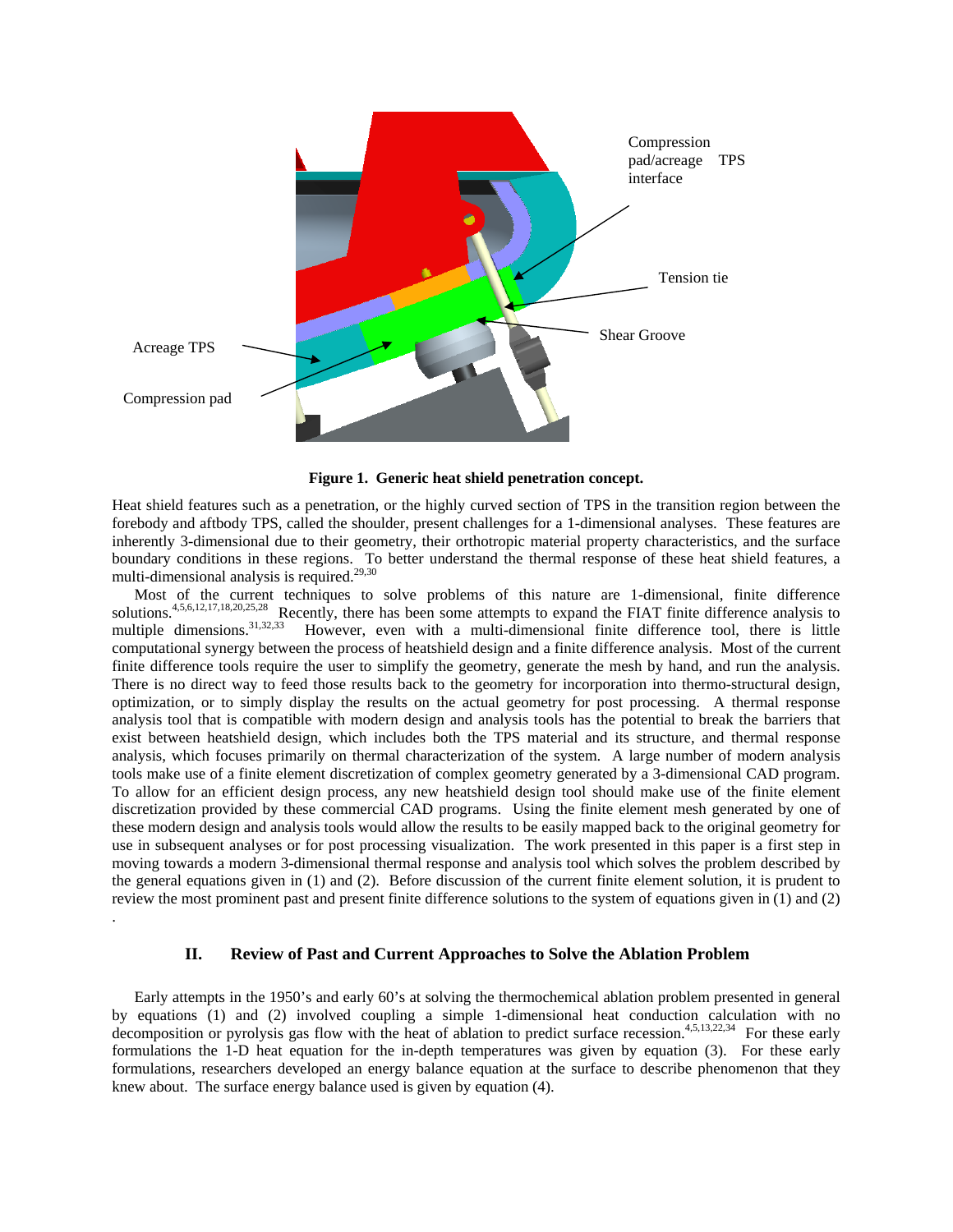$$
\rho c_p \frac{\partial T}{\partial t} = \frac{\partial}{\partial x} \left( k \frac{\partial T}{\partial x} \right)
$$
 (3)

<span id="page-4-1"></span><span id="page-4-0"></span>
$$
-k\frac{\partial T}{\partial x} = -\dot{q}_{cw} \left( \frac{H_r - H_{air}^{T_w}}{H_r} \right) + \sigma \varepsilon T_w^4 + \rho \dot{s} \Delta H_v + \rho \dot{s} \eta \left( H_r - H_{air}^{T_w} \right) \tag{4}
$$

The left hand side of equation [\(4\)](#page-4-1) is the net conductive heat flux from the surface and provides the link to the indepth energy equation. The first term on the right hand side of [\(4\)](#page-4-1) represents the net convective heat flux into the surface in the absence of ablation, the second term is the net radiative heat flux away from the surface, the third represents the energy absorbed by material vaporization at the surface, and the last term represents the energy flux absorbed due to transpiration of the ablation products into the boundary layer. By making the approximation that ablation is a steady state process it can be shown that the heat flux conducted into the material can be represented by equation [\(5\).](#page-4-2) Substituting equation [\(5\)](#page-4-2) into equation [\(4\),](#page-4-1) rearranging and grouping similar terms the surface energy

<span id="page-4-2"></span>
$$
k\frac{\partial T}{\partial x}\bigg|_{ss} = \rho \dot{S}c_p (T_w - T_0) \tag{5}
$$

<span id="page-4-3"></span>equation for steady state ablation is obtained and given by equation [\(6\).](#page-4-3) If equation [\(6\)](#page-4-3) is divided by the density and

$$
\dot{q}_{cw} \left( \frac{H_r - H_{air}^{T_w}}{H_r} \right) - \sigma \varepsilon T_w^4 = \rho \dot{s} \left( c_p \Delta T + \Delta H_v + \eta \Delta H \right) \tag{6}
$$

<span id="page-4-4"></span>recession rate, all of the parameters on the right hand side are either known or can be measured in an arc jet test. The resulting equation provides the definition of the thermochemical heat of ablation and is given in equation [\(7\)](#page-4-4).

$$
Q^* = \frac{\dot{q}_{cw} \left( \frac{H_r - H_{air}^{T_w}}{H_r} \right) - \sigma \varepsilon T_w^4}{\rho \dot{s}} = c_p \Delta T + \Delta H_v + \eta \Delta H \tag{7}
$$

 $c_p\Delta T + \Delta H_v$ . Since the specific heat and temperature are known or could be determined from a test,  $\Delta H_v$  could Examination of equation [\(7\)](#page-4-4) shows that *Q\** is linear in Δ*H*, consequently it is correlated to arc jet data and tabulated as a function of  $\Delta H$ . Plotting the data, the slope of the resulting line is taken as  $\eta$  and the y-intercept is taken as also be derived. Equation [\(4\)](#page-4-1) could then be used as the surface energy balance coupled to a transient conduction solution with the additional constraint that the recession rate was equal to zero until a specified ablation temperature was reached.

<span id="page-4-5"></span>In 1961, Munson and Spindler<sup>23</sup> introduced thermal response modeling for organic resin composite materials which would decompose in-depth. Their formulation for the in-depth conduction is given by equation [\(8\)](#page-4-5) and their surface energy balance was given by [\(9\)](#page-4-6).

$$
\rho c_p \frac{\partial T}{\partial t} = \frac{\partial}{\partial x} \left( k \frac{\partial T}{\partial x} \right) - c_{p_g} \dot{m} \frac{\partial T}{\partial x} + \Delta H_d \frac{\partial \rho}{\partial t}
$$
(8)

$$
\phi \dot{q}_{hw} - \sigma \varepsilon T_w^4 = k \left( \frac{\partial T}{\partial x} \right)_w + \rho \dot{s} \left( f_1 \Delta H_{v_1} + f_2 \Delta H_{v_2} \right) \tag{9}
$$

<span id="page-4-6"></span>Where the pyrolysis gas mass flux, decomposition rate and the transpiration correction,  $\dot{m}$ ,  $\partial\phi'$ , and  $\phi$  respectively are given by equations [\(10\).](#page-5-0)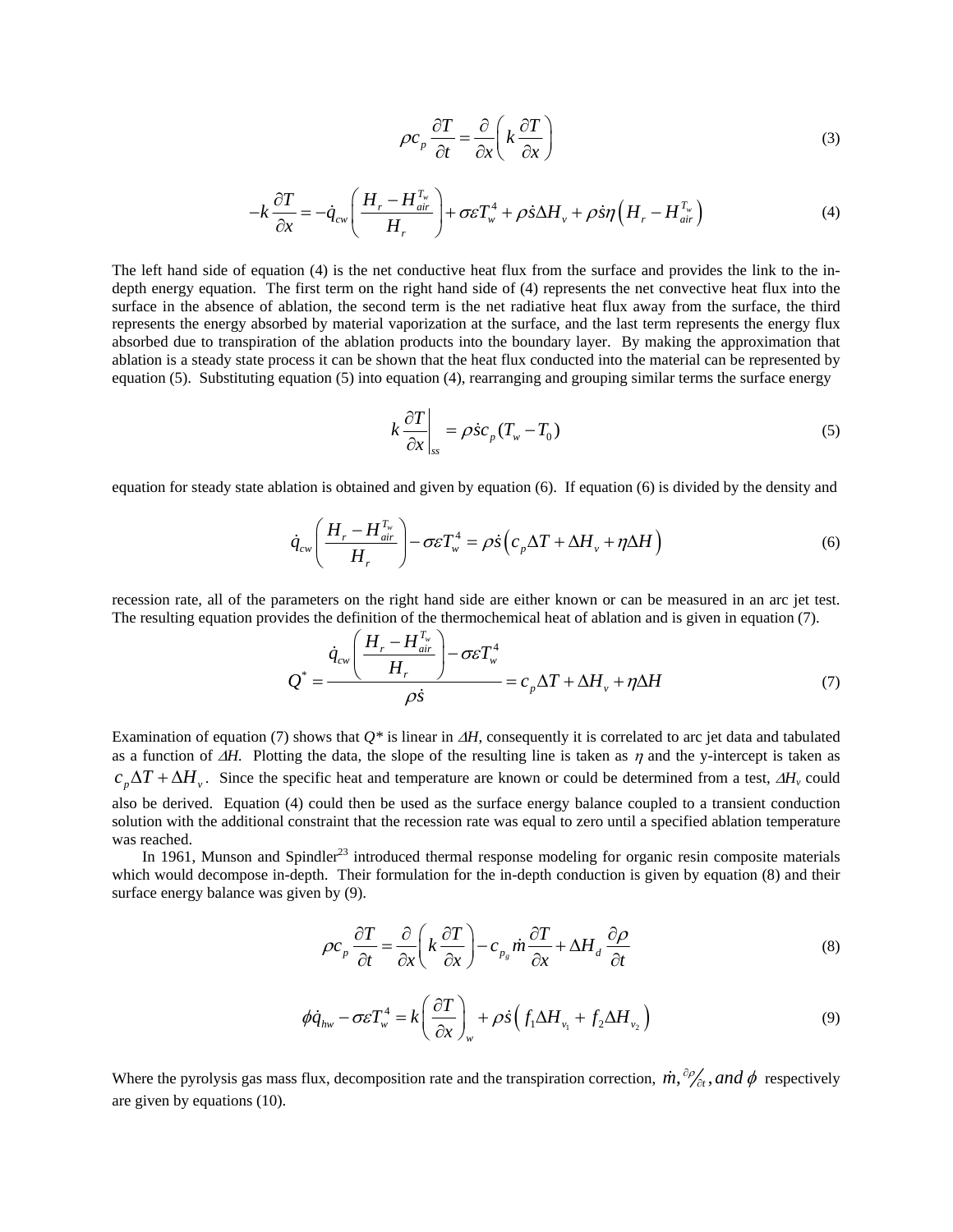$$
\dot{m}(x,t) = \int_{x}^{l} \frac{\partial \rho}{\partial t}(x,t) dx
$$
  

$$
\frac{\partial \rho}{\partial t}(x,t) = A(\rho(x,t) - \rho_r)^n \exp\left(\frac{-B}{T(x,t)}\right)
$$
  

$$
\phi = \exp(-f(1+\alpha f)), \text{ where } f = \frac{\left(\eta_s \rho_w \dot{s} + \eta_g \dot{m}\right)h_s}{\dot{q}_{cw}}
$$
\n(10)

<span id="page-5-0"></span>A more rigorous approach introduced by Kratsch, Hearne, and McChesney<sup>20</sup> in 1963, modeled the decomposition as a mixture of organic resin and fiber reinforcement given in equation [\(11\)](#page-5-1).

$$
\rho_s = \Gamma \rho_{\text{resin}} + (1 - \Gamma) \rho_{\text{fiber}} \tag{11}
$$

<span id="page-5-2"></span><span id="page-5-1"></span>The in-depth equation Kratsch, et. al. used was similar to that used by Munson and Spindler, but they recognized that some parameters involved complex chemical processes and should be expressed in terms of the enthalpy shown in equation [\(12\).](#page-5-2)

$$
\frac{\partial(\rho_s H_s)}{\partial t} = \frac{\partial}{\partial y} \left[ k \frac{\partial T}{\partial y} \right] + \frac{\partial}{\partial y} \left( \dot{m}_g H_g \right) + \frac{\partial \rho_s}{\partial t} \Delta H_d \tag{12}
$$

<span id="page-5-3"></span>Kratch et. al. also adopted the transfer coefficient approach of Lees<sup>35</sup> to approximate the heat transfer to the ablating surface from the chemically reacting boundary layer. Lees showed that the surface energy balance for an ablating material in a chemically reacting boundary layer could be written as shown in equation [\(13\)](#page-5-3).

$$
-k\frac{dT}{dx} = \rho_e U_e C_H (H_{sr} - h_{sw}) + \rho_e U_e C_M \sum_i (Z_{ie}^* - Z_{iw}^*) h_i^0 + \dot{m}_c h_c + \dot{m}_g h_g
$$
  
-(\rho v)<sub>w</sub> h<sub>w</sub> + q<sub>rad</sub> - \alpha q<sub>rad</sub>  
<sub>out</sub>

<span id="page-5-4"></span>Assuming that the heat and mass transfer coefficients are equal and the Lewis and Prandtl numbers are unity, and defining non-dimensional ablation rates shown in equation [\(14\),](#page-5-4) the surface energy balance can be written as shown in equation [\(15\).](#page-5-5)

$$
B' = \frac{(\rho v)_w}{\rho_e U_e C_M}, \qquad B'_g = \frac{\dot{m}_g}{\rho_e U_e C_M}, \qquad B'_c = \frac{\dot{m}_c}{\rho_e U_e C_M}
$$
(14)

$$
-k\frac{dT}{dx} = \rho_e U_e C_H \left( H_{sr} - h_{sw} + B_c' h_c + B_g' h_g - B' h_w \right) - q^* + q_{rad} - \alpha q_{rad} \tag{15}
$$

<span id="page-5-5"></span>In the mid to late 60's, Kendall, Rindal, and Bartlett<sup>36</sup>, and Moyer and Rindal<sup>6</sup> extended the work by Kratsch et. al. to include unequal heat and mass transfer coefficients and non-unity Lewis and Prandtl numbers. They also included the work of Goldstein<sup>37</sup> which characterized the decomposition of organic resin composites using a threereaction Arrhenius equation model. They also corrected the in-depth energy equation to account for the energy of the pyrolysis gas convection and generation within the solid and also corrected it to account for grid motion due to a coordinate system that is attached to the receding surface. Their form of the in-depth energy equation is given in equation [\(16\).](#page-6-0)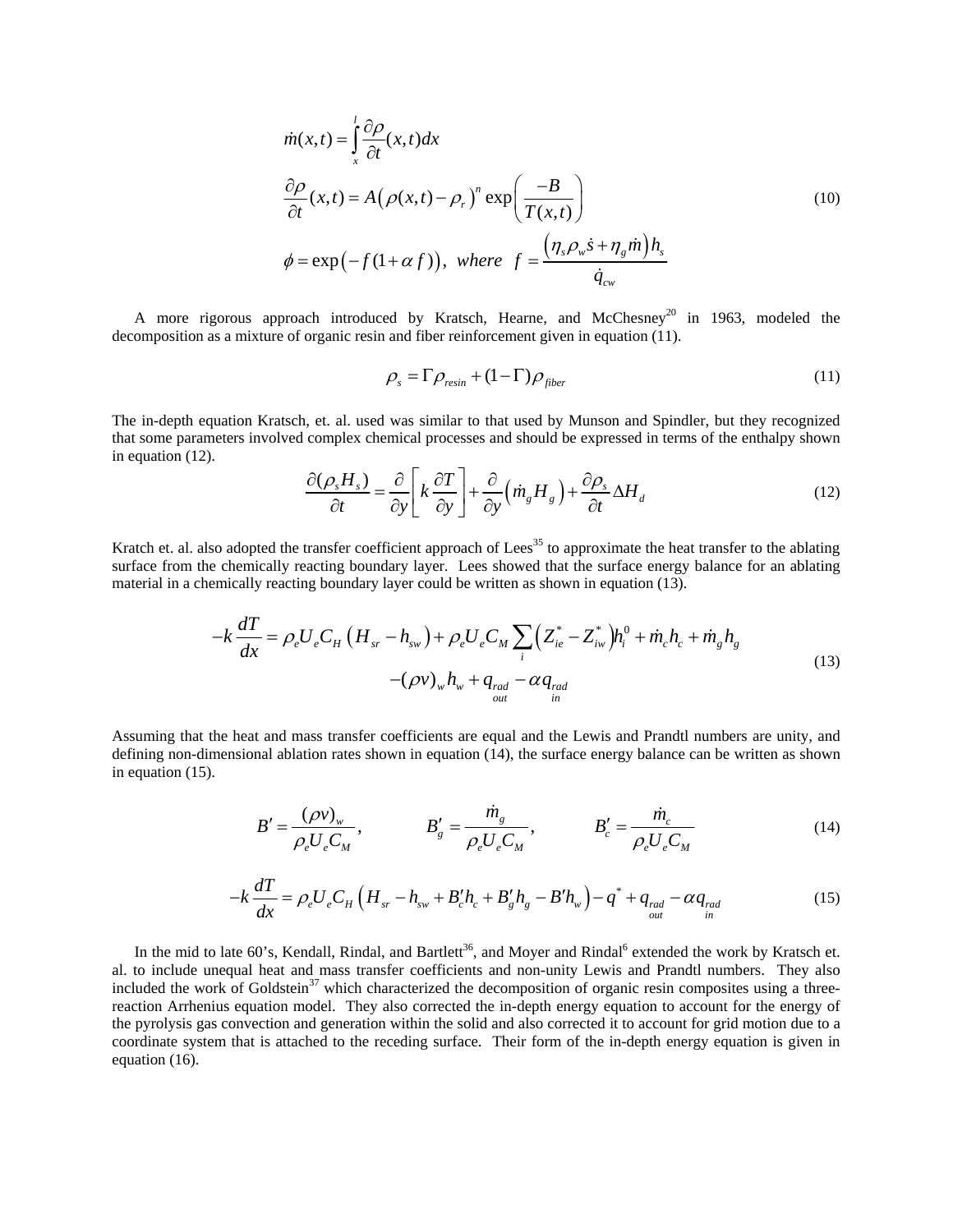$$
\rho c_p \frac{\partial T}{\partial t} = \frac{\partial}{\partial x_s} \left( k \frac{\partial T}{\partial x_s} \right) + \left( h_g - \overline{h} \right) \frac{\partial \rho}{\partial t} \bigg|_{x} + \dot{S} \rho c_p \frac{\partial T}{\partial x_s} + \dot{m}_g \frac{\partial h_g}{\partial x_s}
$$
(16)

<span id="page-6-0"></span>Kendall, Rindal, Moyer, and Bartlett were the primary authors of CMA.<sup>6</sup> This thermal response tool has stood the test of time and is still widely used in industry, academia, and government. Until the late 1990's no significant development was done on the analysis of ablative thermal protection systems. In 1999, researchers at the NASA Ames Rsearch Center built upon the thermal response codes of the 1960s. Chen and Milos<sup>28</sup> wrote FIAT. FIAT uses the same fundamental theory as CMA, but the finite difference solution scheme is fully implicit, enhancing numerical stability and convergence. FIAT also has other useful features such as a material database, automated mesh generation, and thickness optimization. At present, FIAT is the primary analysis tool being used to analyze and design the Orion Crew Exploration Vehicle heatshield.

## **A. Finite Difference versus the Finite Element Method**

 All of the analysis codes mentioned above solved their respective sets of differential equations using the finite difference method. Finite difference techniques employ a point-wise approximation of the governing differential equations.<sup>38</sup> The finite difference model is formed by writing difference equations across an array of grid points. As the number of grid points is increased, the approximation of the original equation improves. A large number of engineering analysis tools exist that utilize the finite difference technique since writing the difference equations to represent the governing equations of the problem is fairly straightforward. The finite difference technique is well suited to 1-dimensional problems and can be used in 2-dimensional problems which have simple geometries. However, the technique looses it attractiveness when the problem is 3-dimensional, involves a complex geometry, or deals with multifaceted set of boundary conditions.

 The reason a finite difference scheme loses its attractiveness in the above cases is that the connections between nodes are restricted to being orthogonal with respect to one another. Two examples of a 2-dimensional finite difference discretization are shown in [Figure 2.](#page-6-1) If the solution region is the interior of the solid, restricting where the nodes can be placed within that solid introduces approximations near the boundaries as seen in [Figure 2a](#page-6-1), where a node has been placed outside the geometric boundary in order to capture more of the solution region. The other option available is to remove that node and leave a portion of the solid out of the solution region, shown in [Figure](#page-6-1)  [2b](#page-6-1). This "stair stepping", as it is commonly called, makes it difficult to apply an accurate boundary condition to the curved boundary of the solid. In addition, this approach does not exactly represent the geometry. The same type of problem exists for fluid flow problems as well and other finite difference formulations, in general. To minimize the approximations on the boundaries, a finite difference mesh would generally increase the number of nodes in those areas, increasing the computational time necessary to obtain a solution.



**Figure 2. Example finite difference discretization** 

<span id="page-6-1"></span> Unlike the finite difference method which seeks to approximate the governing equations using an array of points, a finite element model is built up from several small interconnected sub-regions, or elements. These elements, when assembled, form a piecewise approximation to the governing equations. The basic premise being that the global solution can be approximated by replacing it with an assemblage of discrete elements. Since these elements can be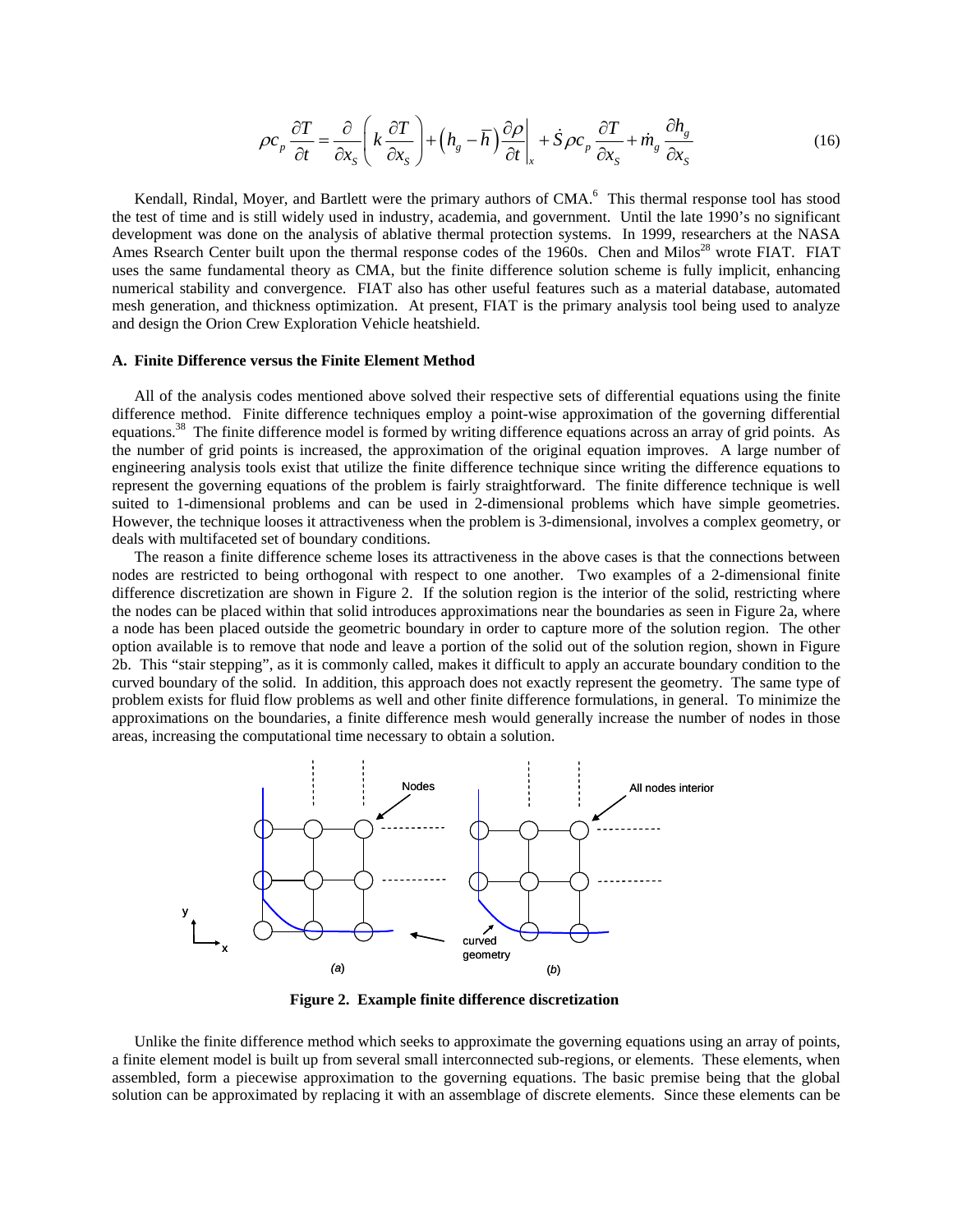put together in a variety of ways, they can be used to represent highly complex shapes.<sup>39</sup> Finite element modeling has been shown to be a powerful numerical technique for obtaining approximate solutions to differential equations.<sup>39,40,41,42</sup>

[Figure 3](#page-7-0) shows an example of how a finite difference model and a finite element model might represent a complex geometrical shape with the same number of nodes. In this example, the uniform finite difference mesh covers the interior of the turbine blade fairly well, but the interior and exterior boundaries must be approximated by a series of vertical and horizontal lines, or stair steps. The finite element mesh on the other hand completely covers the interior of the blade and does a better job matching the boundaries because the finite elements are not restricted to having horizontal and vertical connections between nodes.

For a uniform or acreage TPS application, there may be little difference in the use of a finite difference or finite



**Figure 3.** *a***) Finite difference and (***b***) finite element discretizations of a turbine blade profile.39**

<span id="page-7-0"></span>element technique. However, heatshield penetration design (see [Figure 1](#page-3-0)) has an inherently complex geometry. Also, due to the presence of the singularity in the heatshield, the boundary conditions near the penetration system are complex and vary across the surface of the penetration. These are two of the reasons that a finite element solution of the governing differential equations is likely a more efficient technique for the thermal response of the penetration subsystem. Similarly, this technique may have more efficient application at the vehicle shoulders or when modeling a region of the vehicle where multiple TPS materials intersect. Another reason for seeking a finite element solution is compatibility with modern design and analysis tools which will be discussed below.

## **B. The Need for a Three Dimensional Ablative Thermal Response Analysis Capability**

 For many problems, a 1-dimensional solution may not capture all of the details necessary to fully describe the thermal response of a particular geometry or material. Regions where the geometry is highly curved, where there are high temperature gradients and the in-plane thermal conductivity is significant, and where pyrolysis gas flow may not be normal to the heated surface, are examples where a 1-dimensional solution is inadequate.

 Researchers in the 1960's recognized the importance of multi-dimensional effects in rocket nozzles where the geometry is highly curved, multiple materials exist in the cross sectional plane, and high temperature gradients with significant in-plane conduction are observed.<sup>29,30</sup> Although the work presented in these two references was advanced from the stand point of being multi-dimensional, they lacked a general treatment of the surface energy balance. Both used heat of ablation correlation data in the form of a transpiration coefficient and a heat of vaporization term to represent the energy absorbed due to ablation. Hurwicz, et al.,<sup>29</sup> compared 2, and 3-dimensional results with a 1-dimensional analysis of an ablative wing leading edge and a spin control fin. For the wing leading edge, they found the 1-dimensional solution over predicted the bondline temperature compared to the multidimensional results. For the spin control fin, they found the 1-dimensional analysis under predicted the recession. Friedman, et.al.<sup>30</sup>, compared 2-D temperature results to rocket firing test data for an axisymmetric rocket nozzle throat. While these temperature predictions compare well, no recession prediction was performed and as such, verification can only be performed with the test results that do not exhibit any recession.

Current efforts to analyze ablation in multi-dimensions have been successful<sup>31,32,33</sup> but rely on the finite difference technique to discretize the geometry. In planar problems, where the high in-plane conduction demands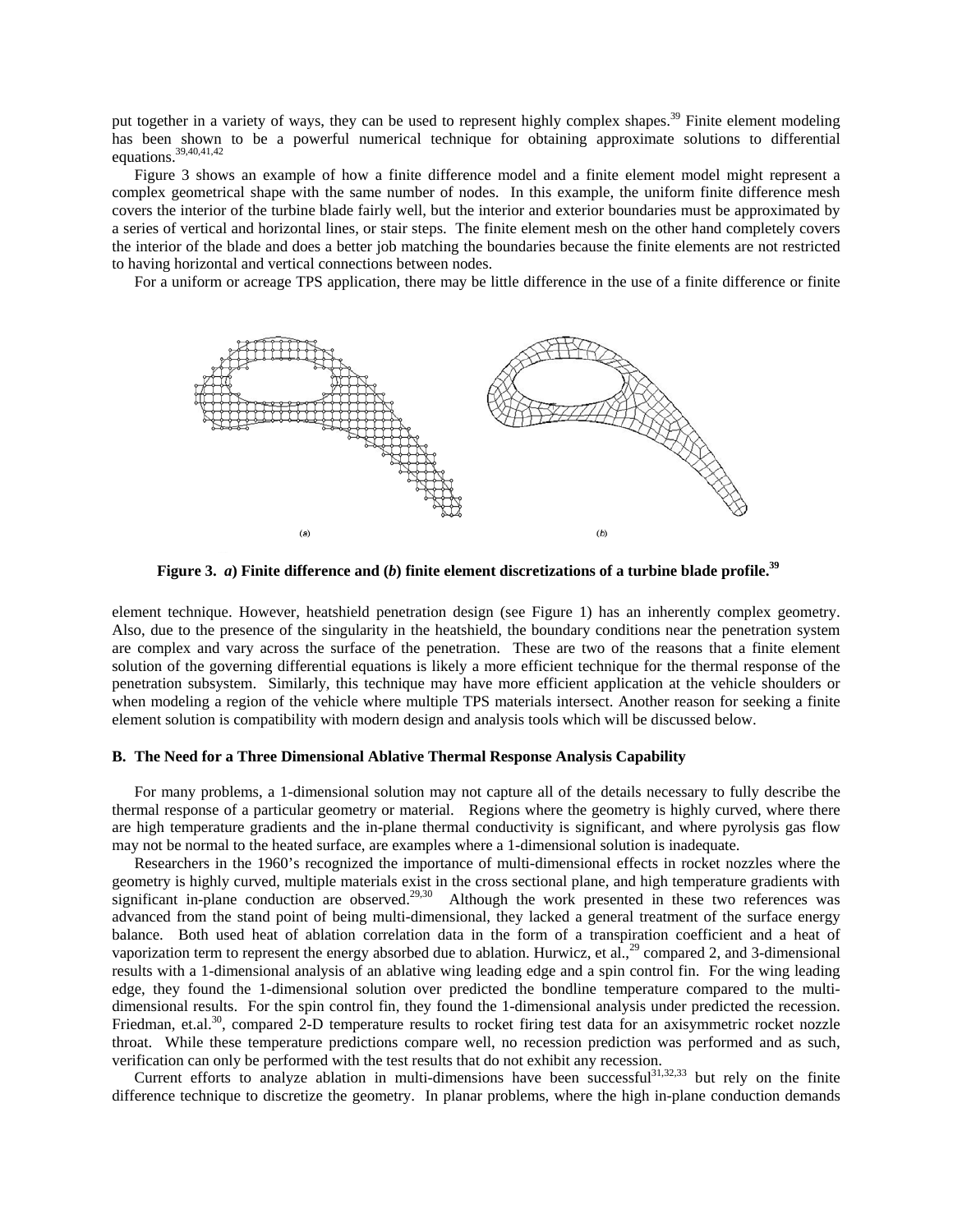the multi-dimensional solution, finite difference schemes are well suited. However, in problems which have complex geometry such as the shoulder region of an entry vehicle heatshield, or forebody heatshield compression pad, a finite difference scheme may not provide the most efficient representation as shown [Figure 2](#page-6-1) and [Figure 3](#page-7-0). In Ref. 31-33, the pyrolysis gas flow is assumed to be 1-dimensional and normal to the heated surface. This assumption may not be valid where the geometry is highly curved, the virgin material is porous, or there are multiple materials in the cross sectional plane.

A 3-dimensional finite element code which utilizes the general thermochemical formulation of the ablation problem would have the ability to address the shortcomings addressed above. A finite element code would also be directly compatible with other industry-standard design and analysis tools, simplifying the TPS design process. Moreover, since modern CFD tools are now capable of 3-dimensional solutions for the aerodynamic heating, having a 3-dimensional thermal response tool would allow for the use of those results directly. This feature becomes especially important near a compression pad or other geometric complexity, where a spatially distributed heating environment may be present. While a 3-dimensional finite element code will be more computationally intensive than the traditional 1-dimensional analysis, modern computers along with a parallel processing computational scheme should mitigate these computational challenges.

The work presented in this paper is the first step in the overall goal of developing a 3-dimensional finite element based ablative thermal response tool. In order to illustrate that the finite element method is a viable technique in solving ablation type thermal problems, a 1-dimensional ablation and thermal response code has been developed. For validation purposes, the tool developed in this investigation makes the same assumptions as CMA and FIAT. In particular, this 1-dimensional tool assumes that the pyrolysis gas flow is 1-dimensional and normal to the heated surface, the heat and mass transfer coefficients are equal, and that the Lewis number is unity. In addition, the pyrolysis gas formed is assumed to be in thermal equilibrium with the char and its residence time within the char is small. Material decomposition is calculated explicitly as in CMA. This decomposition follows a three component Arrhenius relation as is the case for both CMA and FIAT.

## **III. Finite Element Formulation**

 The finite element formulation makes use of the governing differential equation for the in-depth thermal response developed by Moyer and Rindal<sup>6</sup>, given in equation [\(16\),](#page-6-0) and the associated boundary conditions developed by Kendall, Rindal, and Bartlett<sup>36</sup> given in equation [\(15\).](#page-5-5) The method of weighted residuals is used to derive the element equations for the finite element formulation of the thermochemical ablation problem. The method of weighted residuals is a general technique for obtaining approximate solutions to linear and non-linear partial differential equations.

 The first step in the method of weighted residuals is to assume a functional form of the dependent variable which satisfies the differential equation and boundary conditions. In the case of the ablation problem, the dependent variable is the temperature. Substituting this assumed function into the differential equation and boundary conditions results in an error. This error or residual is then required to vanish in an average sense over the solution domain. The averaging is done by multiplying the residual by a weighting function.

 The second step is to solve the equation, or equations that arise from the first step. Solving the equations developed in step one transforms the assumed function to a specific function, which becomes the sought after approximate solution. In this formulation, the Bubnov-Galerkin method, which sets the weighting functions equal to the element interpolation functions, is used to derive the element equations.

<span id="page-8-0"></span> Following the method of weighted residuals, the functional form assumed for the dependant variable and its derivative is given in equation [\(17\)](#page-8-0) and is also shown in matrix form. The summation in [\(17\)](#page-8-0) is performed over all

$$
T^{(e)} = \sum_{i=1}^{n} N_i T_i \qquad T^{(e)} = [N]^T \{T\}
$$
  
\n
$$
\frac{\partial T}{\partial x_s}^{(e)} = \sum_{i=1}^{n} \frac{\partial N_i}{\partial x_s} T_i \qquad \frac{\partial T^{(e)}}{\partial x_s} = [B]^T \{T\}
$$
\n(17)

the nodes of the element. The weighted residual statement of equation [\(16\)](#page-6-0) is written setting the weighting functions equal to the interpolation functions, *Ni*.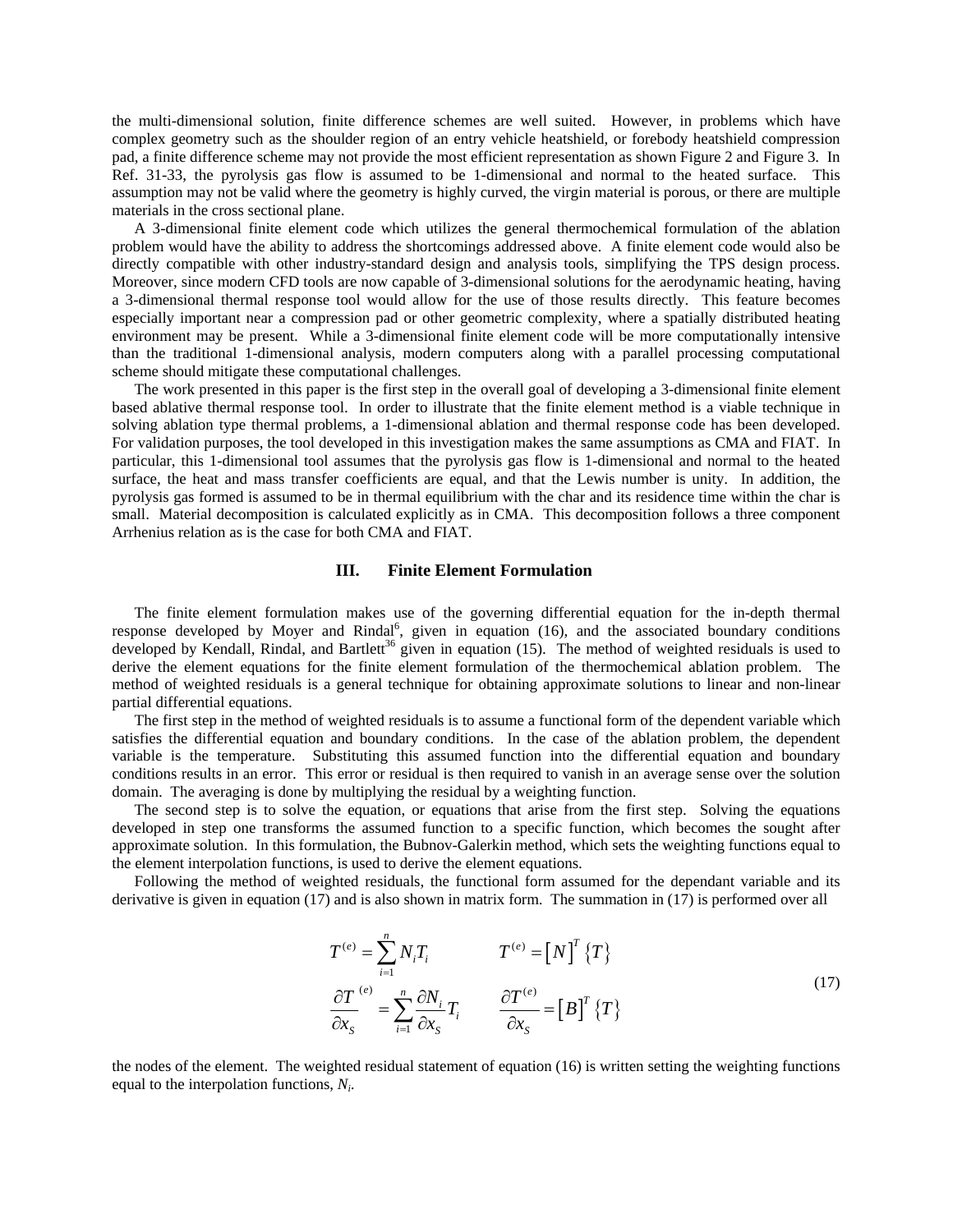$$
\int_{\Omega^{(e)}} \left[ \frac{\partial}{\partial x} \left( k \frac{\partial T^{(e)}}{\partial x} \right) + \left( h_g - \overline{h} \right) \frac{\partial \rho^{(e)}}{\partial t} \right]_x + \left[ \frac{\partial}{\partial x} \left( k \frac{\partial T^{(e)}}{\partial x} \right) + \frac{\partial T^{(e)}}{\partial x} \frac{\partial T^{(e)}}{\partial x} \right]_x^{\theta} d\Omega = 0 \tag{18}
$$

<span id="page-9-1"></span><span id="page-9-0"></span>Integrating [\(18\)](#page-9-0) by parts, noting that *d*Ω = *dx* in 1-dimension and using the definitions given in equation [\(17\),](#page-8-0) the corresponding element equation can be written as shown in equation [\(19\)](#page-9-1).

$$
\int_{x_{S_1}}^{x_{S_2}} \rho c_p [N] [N]^T \{ \dot{T} \} dx_S + \int_{x_{S_1}}^{x_{S_2}} [B]^T [k] [B] \{ T \} dx_S - \int_{x_{S_1}}^{x_{S_2}} \dot{S} \rho c_p [N] [B] \{ T \} dx_S
$$
\n
$$
= [N] k \frac{\partial T^{(e)}}{\partial x_S} \Big|_{x_{S_1}}^{x_{S_2}} + \int_{x_{S_1}}^{x_{S_2}} [m_g] [B]^T [N]^T \{ h_g \} dx_S + \int_{x_{S_1}}^{x_{S_2}} [(h_g - \overline{h})] [N] \{ \dot{\rho} \} dx_S
$$
\n(19)

<span id="page-9-2"></span>The first term on the right hand side of equation [\(19\)](#page-9-1) is evaluated at each node and results in a vector representing the net heat conducted through the element and is the link to the surface boundary conditions given by equation [\(15\).](#page-5-5) Equation [\(19\)](#page-9-1) can be simplified by placing it in matrix form which gives equation [\(20\).](#page-9-2)

$$
\left[C\right]^{(e)}\left\{\dot{T}\right\}^{(e)} + \left(\left[K_c\right]^{(e)} - \left[K_s\right]^{(e)}\right)\left\{T\right\}^{(e)} = \left\{R\right\}^{(e)}\tag{20}
$$

# **IV. Code to Code Comparison**

 The present tool is compared with the finite difference tool FIAT for series of test cases that exercise various components of the code. The approach taken was to exercise the code starting with a simple case then moving forward to cases with increased complexity. The first case is a simple transient conduction problem where the material is Titanium, a non-ablator. The second case examines reinforced carbon-carbon, a material that will ablate, but is not a pyrolyzing material. The third case analyzes MX4926N carbon phenolic which is a material that, depending upon the conditions, will both pyrolyze and ablate. A low peak heat flux entry trajectory is used for this

| 'ase           | Description        | Material                 | <b>Boundary Conditions</b>             |
|----------------|--------------------|--------------------------|----------------------------------------|
|                |                    | Titanium (Ti-6Al-4V),    | Input convective and radiative heat    |
|                | Entry trajectory   | thermal properties a     | flux a function of time, surface       |
|                |                    | function of temperature  | radiation away from the heated         |
|                |                    |                          | surface, no pyrolysis, no ablation     |
| $\overline{2}$ |                    | Reinforced Carbon-       | Input convective heat flux a function  |
|                | Entry trajectory   | Carbon, thermal          | of time, no input radiative heat flux, |
|                |                    | properties a function of | surface radiation away from the        |
|                |                    | temperature              | heated surface, no pyrolysis, ablation |
|                | Entry trajectory   | MX4926N Carbon           | Input convective and radiative heat    |
| 3              |                    | Phenolic, thermal        | flux a function of time, surface       |
|                |                    | properties a function of | radiation away from the heated         |
|                |                    | temperature              | surface, pyrolysis, no ablation        |
|                |                    | MX4926N Carbon           | Input convective and radiative heat    |
| 4              | Arc jet test, ie   | Phenolic, thermal        | flux constant, surface radiation away  |
|                | constant heat flux | properties a function of | from the heated surface, pyrolysis,    |
|                |                    | temperature              | ablation                               |

|  |  | Table 1. Validation case summary |
|--|--|----------------------------------|
|--|--|----------------------------------|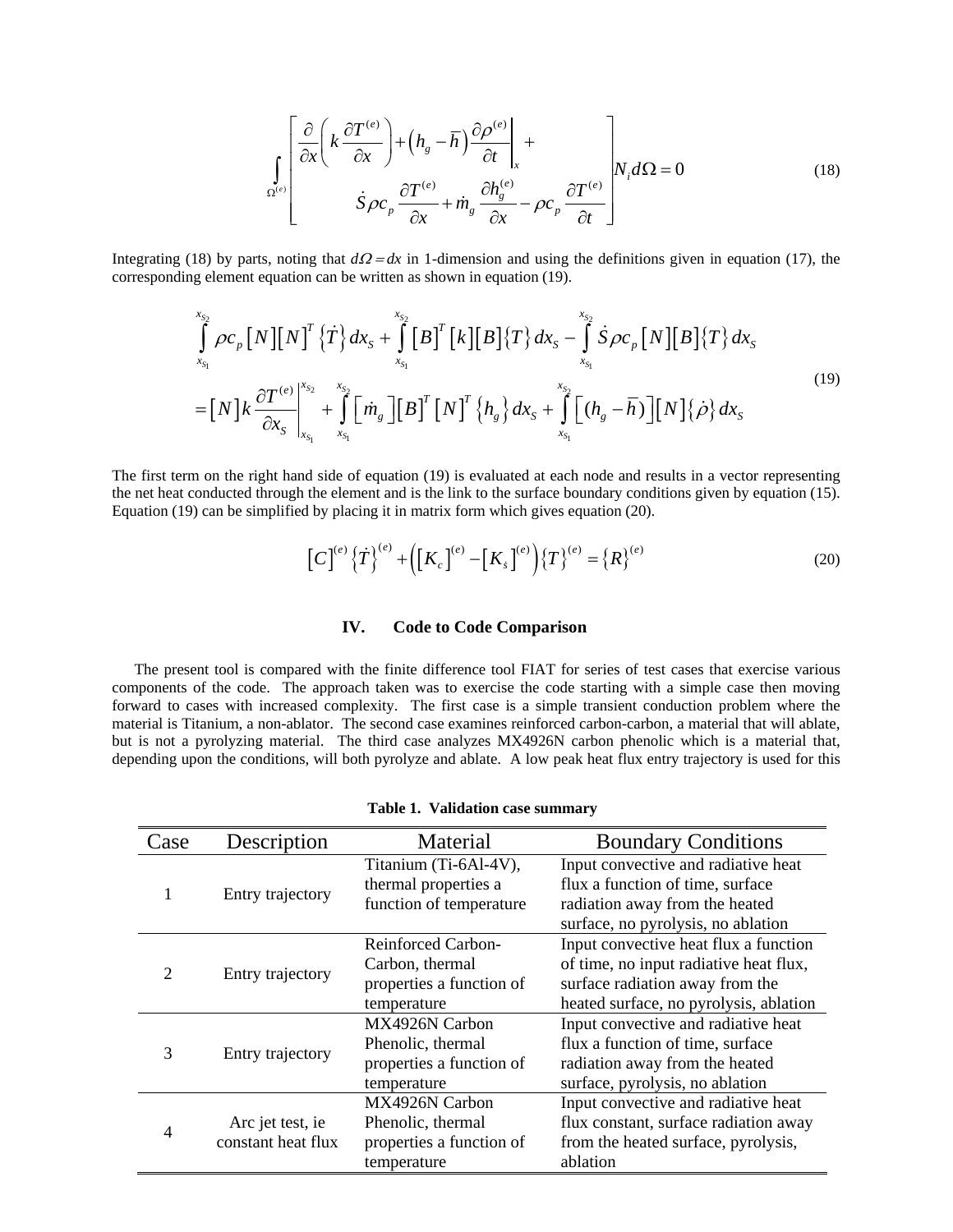

**Figure 4. Heat profiles for cases 1 through 3** 

case because it will not cause the material to ablate and only pyrolysis will occur. The last test case is an arc jet test boundary condition on MX4926N carbon phenolic. The arc jet test condition is a severe test case that will cause the material to both ablate and pyrolyze. The boundary conditions in all cases, except the arc jet case, consist of an applied heat flux as a function of time and radiation away from the surface. In the arc jet case the applied heat flux is assumed constant and there is also radiation away from the surface. For the cases run, both codes have the same number of computational nodes, but the physical depth of the interior nodes varies slightly.

 Note that in these validation cases, there are no experimental measurements and the

<span id="page-10-0"></span>FIAT results are treated as truth; whereas, in reality, there are uncertainties associated with both computational tools. Future work will extend this validation to cases in which experimental measurement of the temperature profile and recession are obtained. A summary of the test problems and their conditions is shown in Table 1. The heat flux profiles for cases 1-3 are provided in [Figure 4](#page-10-0).

## **A. Case 1: Low Peak Heat Flux Trajectory with No Ablation and No Pyrolysis**

 The first case is a simple heat conduction problem which eliminates the complicating effects of surface recession and pyrolysis. The goal of this case is to demonstrate that the finite element codes' conduction model and the nonlinear sparse matrix solver are functioning correctly. The non-linearity in the problem arises due to the surface



<span id="page-10-1"></span>**Figure 5. Temperature comparison for Ti-6Al-4V Titanium alloy, 65 W/cm<sup>2</sup> peak heat flux** 

radiation boundary condition and the thermal properties that are functions of temperature. The material chosen for this case was Ti-6Al-4V titanium alloy, which is a metallic, nonablative material. The heating environment consisted of a simulated trajectory containing both convective and radiative heating. The peak heat flux for this trajectory is 73 W/cm2 which is low enough to avoid the complicating effects of melting.

 The heat flux was applied over 160 seconds, and was followed by a cool down period of 640 seconds where surface radiation away was the only active boundary condition. Comparison of the time history of the surface temperature and in-depth temperature profiles for the present tool with FIAT is shown in [Figure 5.](#page-10-1) As shown, there is essentially no difference in temperature prediction between the present tool and FIAT for this case. This example validates a number of features in the present tool, in particular the internal conduction calculations and implementation of the non-linear solver. This comparison also validates the application of boundary conditions and the interpolation of the temperature dependent material properties.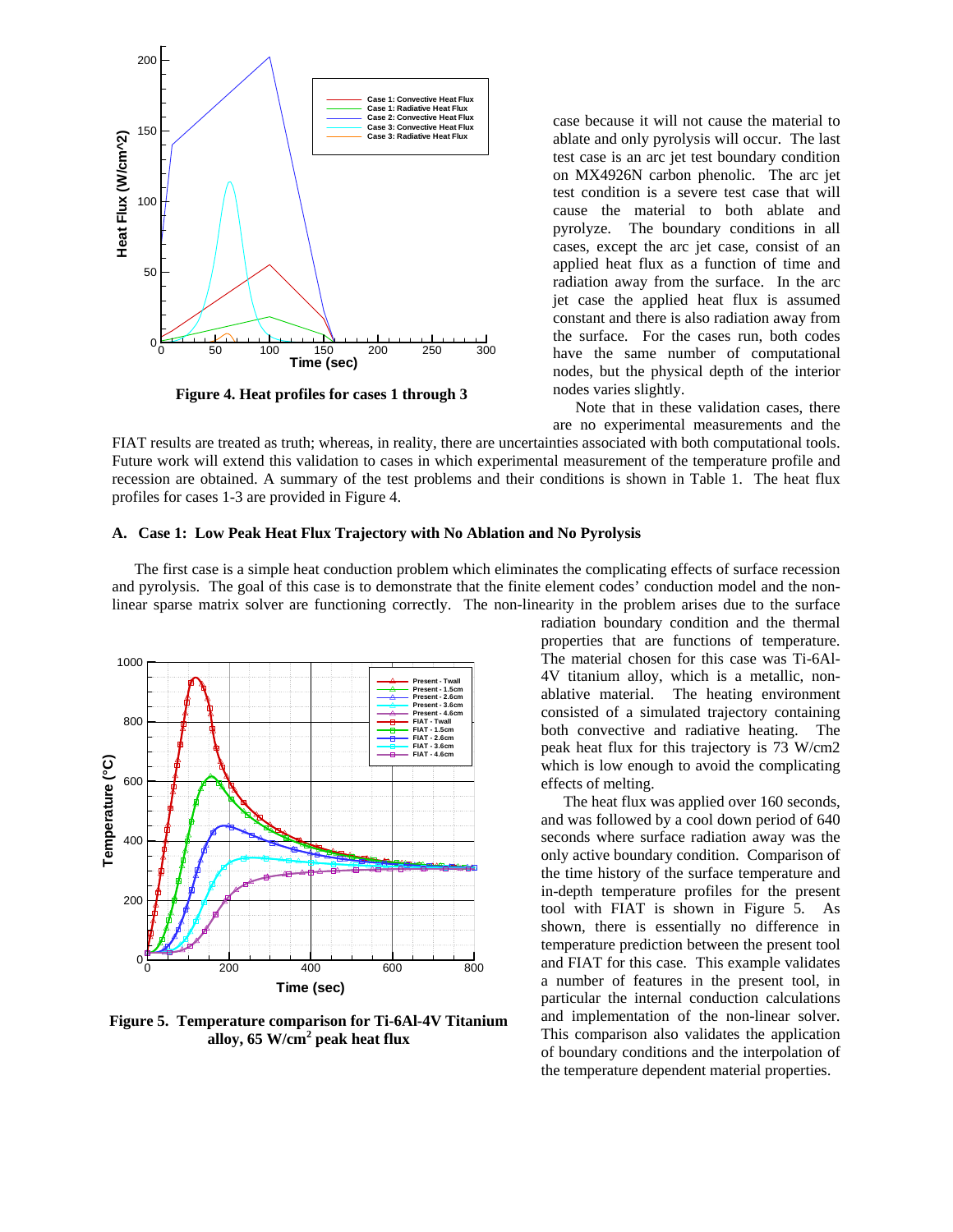## **B. Case 2: Moderate Peak Heat Flux Trajectory with Ablation and No Pyrolysis**

 The second validation case focuses on analysis of the reinforced carbon-carbon used on the space shuttle wing leading edge. This case demonstrates that the present tool accurately calculates surface recession and exercises the



<span id="page-11-0"></span>**Figure 6. Temperature comparison for reinforced carboncarbon, recession with no pyrolysis** 

code's moving grid scheme in the absence of the complicating effects of decomposition and pyrolysis gas flow. In this case, there was no radiative heating input as a surface boundary condition. The peak convective heat flux was  $200 \text{ W/cm}^2$  and was chosen so that the material would reach a temperature regime where recession would occur. The results from this analysis match those generated by FIAT to within a few degrees Celsius. A graphical comparison of the temperatures is provided in [Figure 6.](#page-11-0) The root mean square (RMS) errors for the surface and in-depth temperatures over the entire 800 second trajectory are summarized in [Table 2.](#page-12-0) The percent difference in peak temperature for the surface and the in-depth locations are also given in [Table 2](#page-12-0) The total recession predicted by the present tool matches the total recession predicted by FIAT well. A comparison of the recession is provided in [Figure 7](#page-12-1) The total recession calculated by the present tool was 1.434mm, and that calculated by FIAT was 1.435mm. This case demonstrates that the present tool is calculating  $B_c$  and using it correctly in the surface boundary conditions. It is important to point out a significant

<span id="page-11-1"></span>difference between the present tool and FIAT. In FIAT the set of nodal equations developed do not solve for the nodal temperatures directly, but solve for the nodal heat flux. FIAT forms the surface energy balance as given in equation [\(21\)](#page-11-1)

$$
-k\frac{dT}{dx} = \rho_e U_e C_H \left( H_{sr} - h_{sw} + B_c' h_c + B_g' h_g - B' h_w \right) - q^* + q_{rad} - \alpha q_{rad}
$$
 (21)

The left hand side of [\(21\)](#page-11-1) is the net conductive flux into the material at the surface. The first set of terms on the right hand side contained in the parenthesis make up the convective heating input, the chemical energy terms associated with pyrolysis gas blowing into the boundary layer and with the ablation process. The  $q^*$  term is the energy due to the flow of condensed phase material, and the  $q_{rad \text{ out}}$  and  $q_{rad \text{ in}}$  terms represent the radiative heat transfer away from the surface and absorbed by the surface from the shock layer. For each iteration within a given time step, FIAT solves for this conductive flux at the surface. FIAT uses the conductive flux at the surface as a boundary condition for the in-depth solution. The in-depth solution in FIAT simultaneously solves for each of the nodal heat fluxes then the nodal temperatures are calculated using Fourier's law. The resulting surface temperature is fed back into the surface energy balance to update the terms that are functions of temperature. This series of calculations is repeated until convergence is achieved. In the present tool, the surface energy balance is included directly in the matrix equations which solve simultaneously for the nodal temperatures. For each iteration of the present tool, the boundary condition terms that are functions of temperature are updated and the simultaneous solution is repeated. This process continues until convergence is achieved.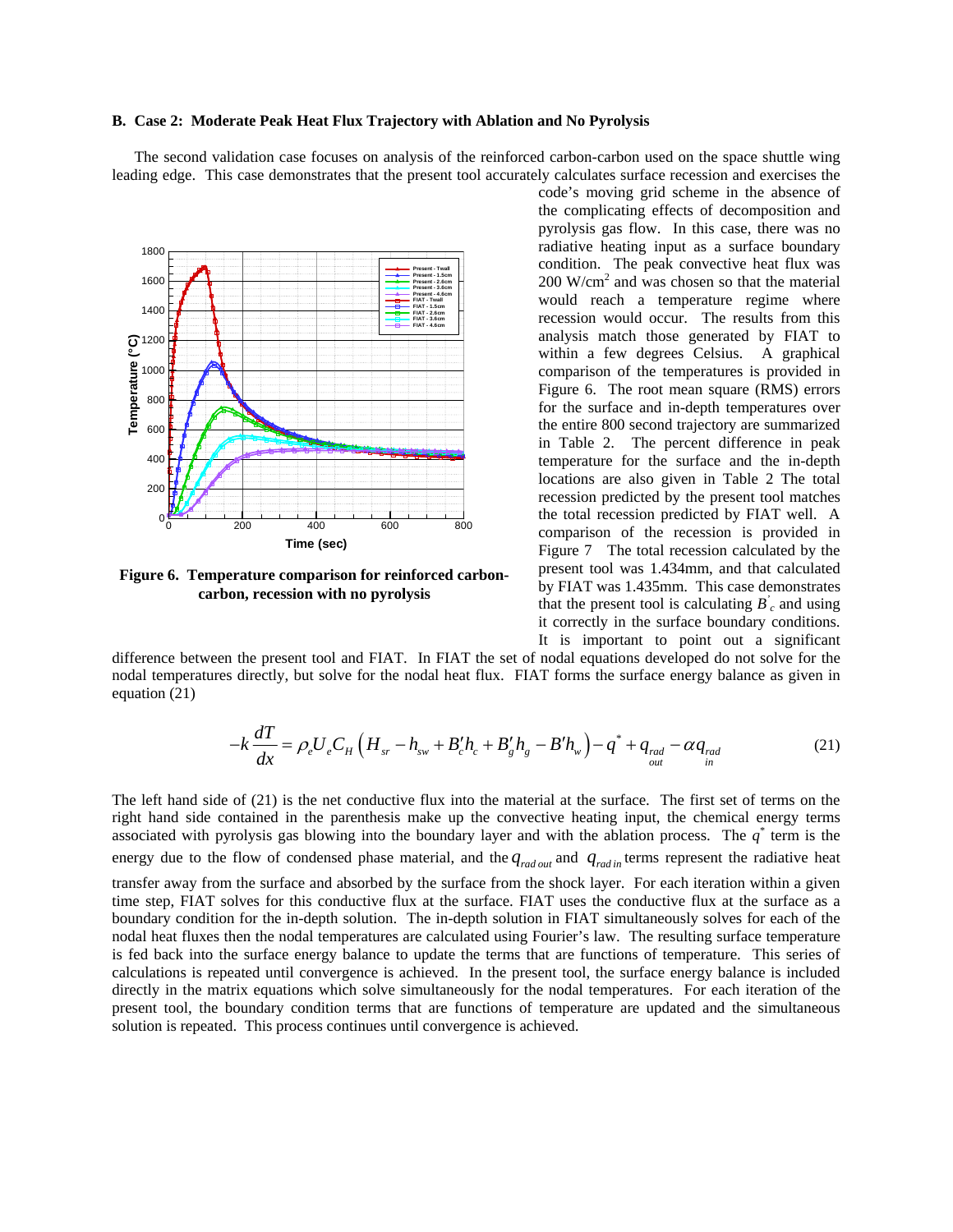

 While the two methods are fundamentally similar and each compute temperature profiles, the numerical path taken to achieve these calculations is different. This difference makes it unlikely that the present tool and FIAT will achieve an exact match for the temperatures. Furthermore, if the surface temperatures don't match exactly, then the recession and recession rates will be slightly different. Note, however, that the character of the curves is the same.

<span id="page-12-1"></span><span id="page-12-0"></span>**Figure 7. Recession comparison for reinforced carbon-carbon, 200 W/cm2**

**Table 2. RMS temperature error and percent difference in peak temperature** 

|            | <b>Surface</b> | 1.5 cm   | $2.6 \text{ cm}$ | 3.6 cm   | 4.6 cm |
|------------|----------------|----------|------------------|----------|--------|
| <b>RMS</b> | 11.7°C         | 13.4°C   | 14.3°C           | 13.5°C   | 12.5°C |
| Peak diff. | $0.65\%$       | $2.31\%$ | 3.46%            | $3.25\%$ | 2.79%  |

**C. Case 3: Low Peak Heat Flux Trajectory, With no Ablation, but With Pyrolysis** 



<span id="page-12-2"></span>**Figure 8. Temperature comparison for MX4926N carbon phenolic, pyrolysis, with no recession** 

 Comparison of the temperature profiles for the present tool with FIAT for a low peak heat flux trajectory is shown in [Figure 8](#page-12-2). The material chosen for this validation run was MX4926N carbon phenolic, which is a high density carbon based ablator. The carbon phenolic was 7.33cm thick and was stacked on top of 0.635cm of Ti-6Al-4V titanium alloy. The peak heat flux of 110 W/cm<sup>2</sup> was not high enough in this case to cause the material to recess, but was high enough to cause material decomposition and pyrolysis gas flow. The goal of this case was to verify the finite element code's calculation of the in-depth decomposition and pyrolysis gas flow in the absence of the complicating effects of surface recession.

 Relative to FIAT, the present solution over predicts the peak surface temperature by 23.5°C (less than 2%), but the character of the curves are the same and the difference away from the peak is minimal. The in-depth temperatures match well even though there is a difference in the surface temperature at the peak condition. There are two small anomalies in the surface temperature profile,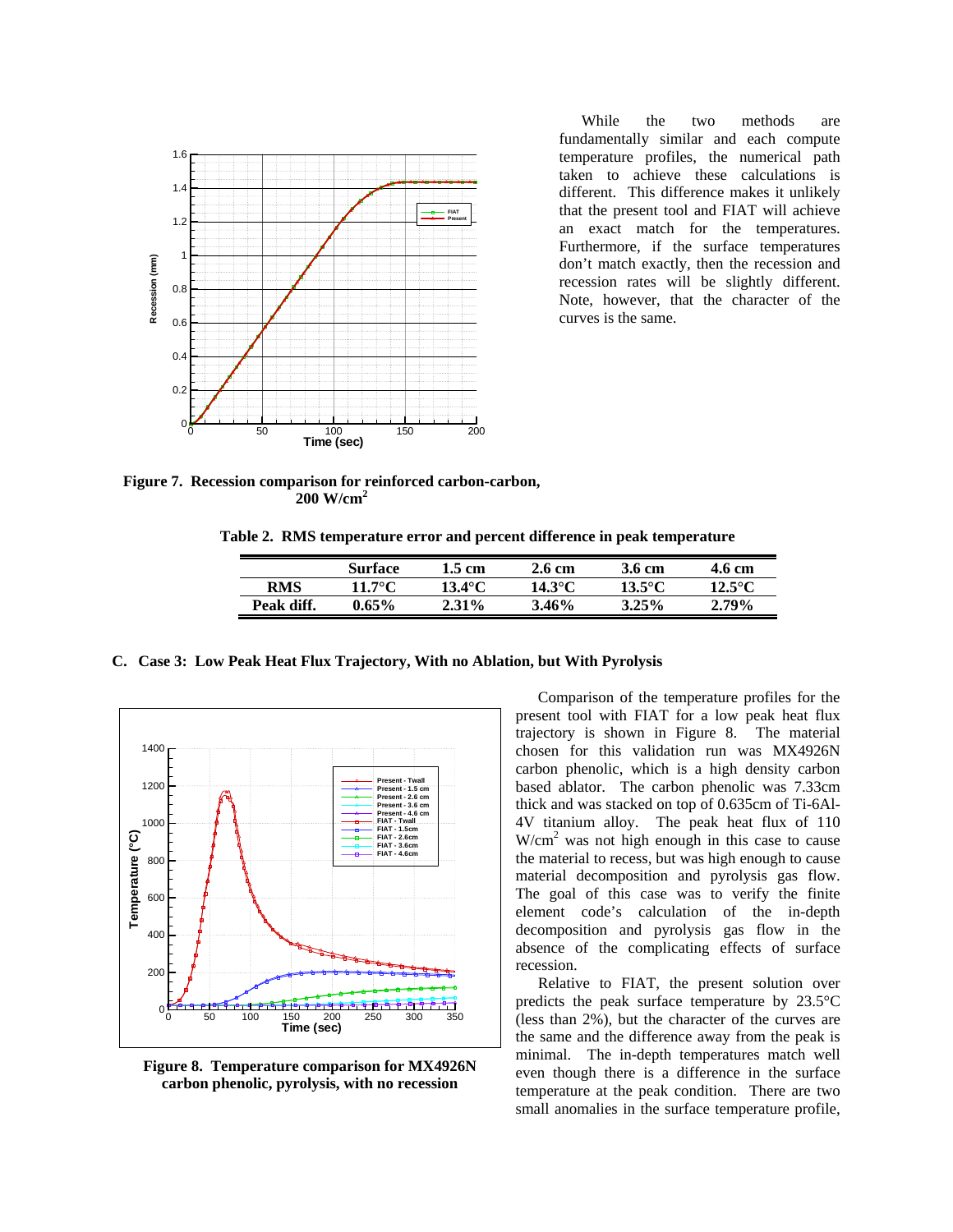one near the peak, the other at about 155 seconds. Both the present solution and FIAT show sudden temperature discontinuities at those locations. These anomalies are due to sudden changes in the heating boundary conditions at those times. Near the peak, the radiative heating drops sharply to zero. At 155 seconds, the recovery enthalpy component of the convective heating drops rapidly.

[Figure 9](#page-13-0) shows the pyrolysis gas flow at the surface of the material over the entire trajectory. The shape and timing between the two solutions matches quite well with the exception near the peak where the finite element solution shows an oscillatory behavior. The finite element solution for the pyrolysis gas mass flux oscillates because it is calculated explicitly along with the decomposition. In the solution of the finite element equations, the temperatures are calculated implicitly, however, the decomposition of the material is calculated first using the temperature at the beginning of the time step, i.e., the old temperatures. This explicit decomposition rate is then used to calculate the pyrolysis gas flow. FIAT, on the other hand, solves for the decomposition rates and pyrolysis gas mass flux simultaneously with the calculation of the nodal heat flux. This fully implicit solution oscillates much less. The consequence of the explicit decomposition calculation is that these pyrolysis gas mass flux oscillations will be transferred to  $B'_g$  when it is calculated via equation [\(22\)](#page-13-1) and as a result, the recession calculation between the two codes will be slightly different. The oscillating decomposition may also cause the in-depth temperatures to be

different as well since the char and pyrolysis depths will not match exactly which will cause small differences in the in-depth densities, thermal conductivity and specific heat.

 The oscillation in the pyrolysis gas mass flux can be mitigated by using a finer mesh in the finite element code. For this case as well as the previous two validation cases, the number of nodes used in both the present tool and FIAT were the same. For this current validation case, the mesh was refined and 32 nodes were added to the grid. The mesh in both

$$
B'_{g} = \frac{\dot{m}_{g}}{\rho_{e} U_{e} C_{M}}
$$
 (22)

<span id="page-13-1"></span>

<span id="page-13-0"></span>**Figure 9. Pryolysis gas mass flux at the surface** 

the FIAT solution and the present solution are biased towards the heated surface so there are more nodes near the region where pyrolysis is occurring. After the mesh refinement the same biased grid strategy was used, so more nodes were added in the region were pyrolysis is occurring. The improved pyrolysis gas mass flux calculation is presented in [Figure 11](#page-14-0). The temperatures for the refined mesh case did not change appreciably which is evidence that a finer mesh density as required for the decomposition calculation is not required to increase the accuracy of the temperature predictions. The surface temperature and the temperature at the 2.6cm in-depth location are shown in [Figure 10](#page-14-1) for the coarse and refined mesh runs. As seen in [Figure 10](#page-14-1), the temperature is insensitive to the mesh density for this validation case. In lieu of increasing the mesh density which can have a detrimental effect on the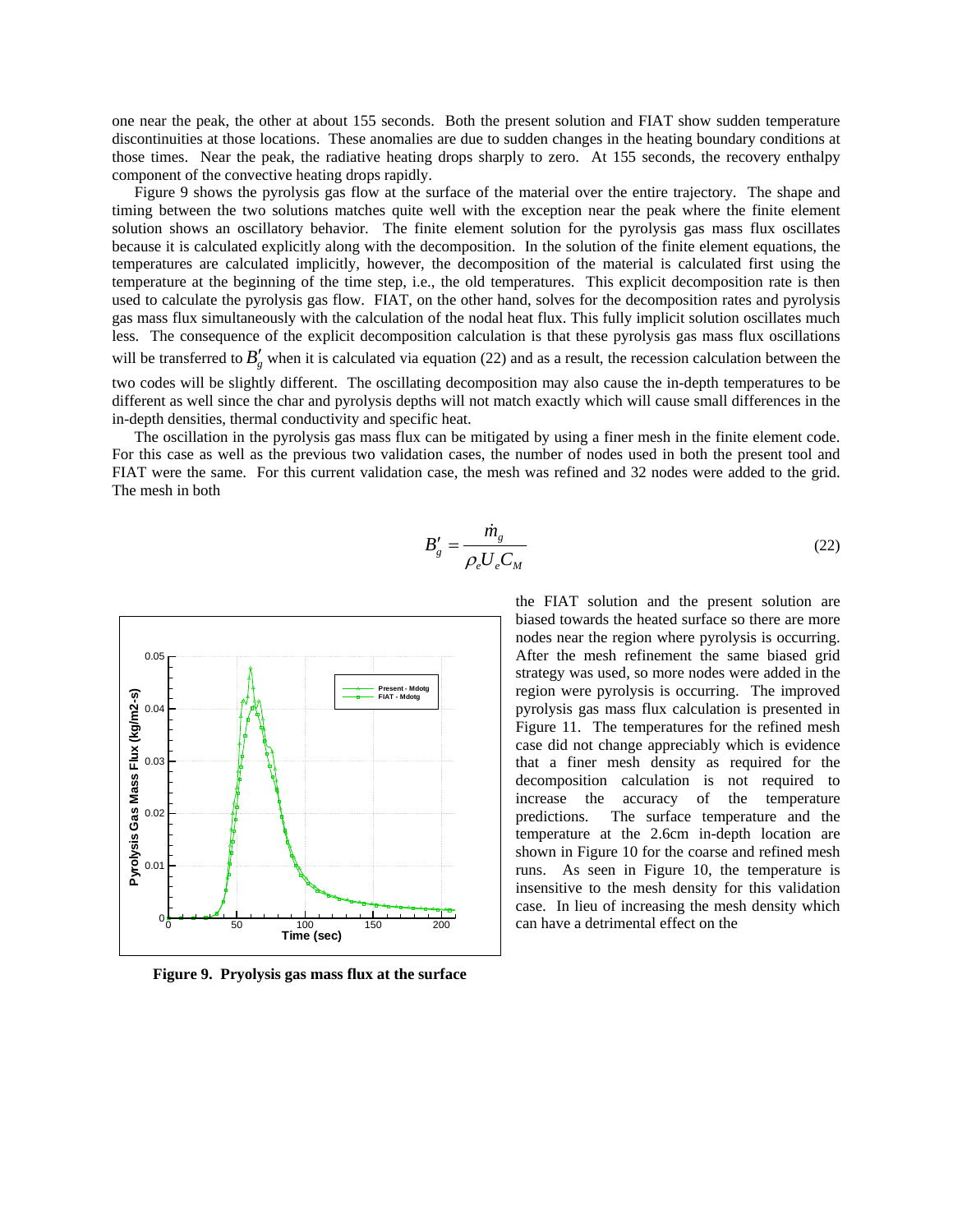computational run time, there are two other possible solutions to this oscillation problem. The first is to make the decomposition calculation implicit along with the temperature calculation as is the case in FIAT. The second is to develop higher order elements where the number of nodes per element is increased. Neither of these corrective measures have yet to be implemented.



<span id="page-14-1"></span><span id="page-14-0"></span>**Figure 11. Pyrolysis gas mass flux at the surface with the Figure 10. Temperature sensitivity to mesh density refined mesh** 



# **D. Case 4: 750 W/cm2 Arcjet Test Condition**

 The final validation case was an arc jet test condition of 750W/cm2 for a 200 second exposure, followed by a 400 second cool down period. The material exposed to the arc jet flow was MX4926N carbon phenolic with a thickness of 5.33cm. For insulation, 6.15cm of LI-2200 was placed behind the carbon phenolic. The arc jet condition provides a constant heat flux boundary condition environment which is high enough in magnitude and long enough in duration to cause surface recession. The heat flux is input as a step function, so it is also a good test of the solution algorithms' stability under a high gradient condition. During the cool down, the material reradiates and heat soaks into the material away from the exposed surface. During cool down, a significant temperature gradient develops through the thickness of the material and allows comparison of the in-depth temperatures. [Figure](#page-15-0)  [12](#page-15-0) shows the surface temperatures calculated by both the present tool and FIAT. The peak temperature predicted during the heated portion of the run matches quite well, differing by only 8.4°C, or 0.29%. It is important to note that small differences in surface temperature can cause significant differences in the calculation of  $B'_{c}$  and hence the predicted recession. For example, for MX4926N carbon phenolic at 0.1 atm, and a B'<sub>g</sub> equal to 0.4, a 25°C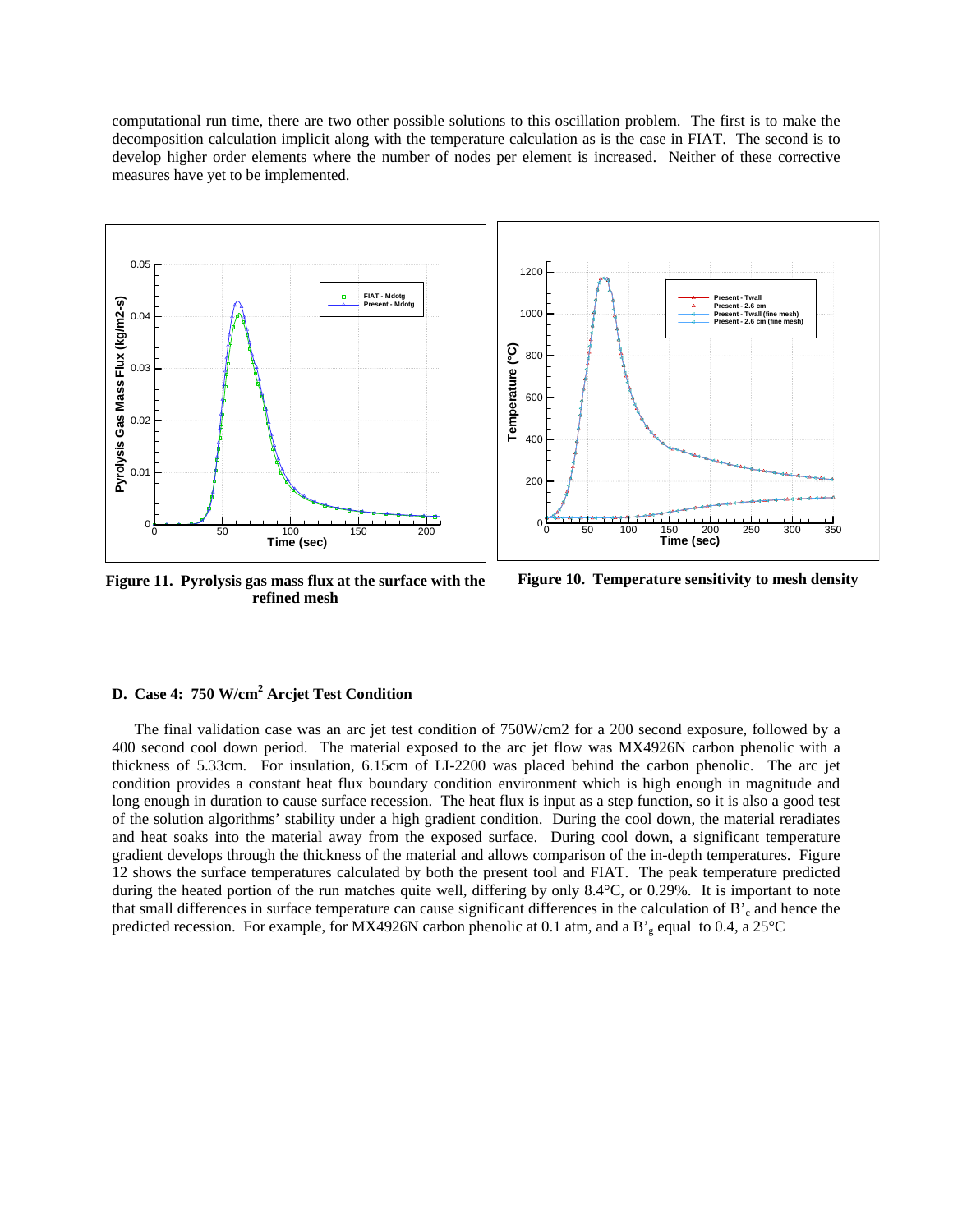<span id="page-15-2"></span>

<span id="page-15-0"></span>**Figure 12. Surface temperature comparison for MX4926N carbon phenolic at 750 W/cm2 arc jet test condition** 



<span id="page-15-1"></span>**Figure 13. In-depth temperature comparison for MX4926N carbon phenolic at 750 W/cm2 arc jet test condition** 

temperature difference causes a 12.5% difference in B'<sub>c</sub>. In this validation case, the small surface temperature difference caused only a minor difference in the calculated recession (less than 2%).

 The in-depth temperatures at six different locations are shown in [Figure 13](#page-15-1). The selected depths for this case are listed in [Table 3.](#page-15-2) The in-

**Table 3. Selected in-depth locations for case 4** 

| Location        | Depth |
|-----------------|-------|
| Designation     | (cm)  |
| TC <sub>1</sub> | 0.381 |
| TC <sub>2</sub> | 0.762 |
| TC <sub>3</sub> | 1.143 |
| TC <sub>4</sub> | 1.524 |
| TC <sub>5</sub> | 3.048 |
| <b>Backside</b> | 5.334 |

depth temperatures shown in [Figure 13](#page-15-1) demonstrate that the present tool generally compares well with the FIAT results showing the same character in the curves. Relative to FIAT, the present tool over predicts the temperatures slightly and the over prediction becomes larger as you move from the surface towards TC5. This behavior can be attributed to the explicit decomposition calculation in the solution procedure. Due to the difference in calculating the decomposition, the present tool and FIAT calculate different char and pyrolysis penetration depths. The char penetration depth at any instant in time is the location where the fraction of virgin material present is less than 2%. The pyrolysis front is the location where there is still greater than 98% virgin material remaining. In the present tool, the char penetration depth is 2.57cm after the 200 second exposure period, which is 12.89% deeper than that predicted by FIAT. By the end of the 600 second run, the char in the present tool has penetrated to a depth of 2.98cm, or 13.70% deeper than the FIAT prediction. The thermal conductivity of the char is much greater than that of the virgin material and allows more heat to be conducted through it, so the consequence of having the char penetrate deeper into the specimen is higher in-depth temperatures.

 The first in-depth location, TC1, compares well with the results from FIAT. Moving from TC1 to

TC5 the over prediction grows because of the difference in char depth. The fifth in-depth location, TC5, is close the where the char penetrates at the end of the 200 second exposure, and is very close at the conclusion of the 600 second run. Moving past TC5 towards the backside, there is still a large amount of virgin material left as calculated by both the present tool and FIAT, because of this, the backside temperature of the present tool compares well with FIAT.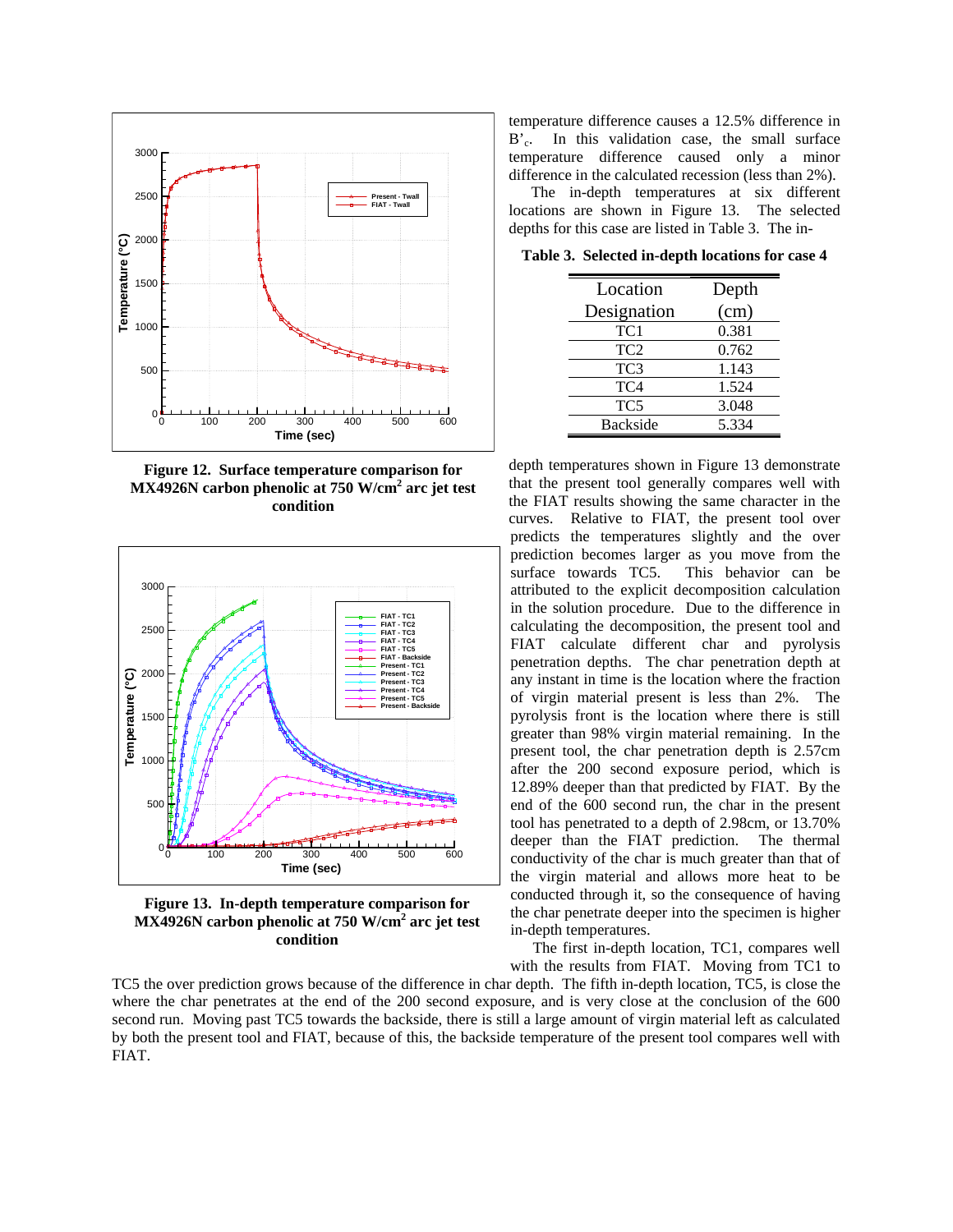[Figure 14](#page-16-0) shows the surface recession and recession rates calculated by the present tool and FIAT. Also given in [Figure 14](#page-16-0) is the average recession history for a recent arc jet test series calculated using an average recession rate and the measured total recession. As the plot shows, the total recession calculated by the present tool compares well with the FIAT prediction and is 0.062mm, or 1.52% higher. This small difference can be attributed to the small difference in surface temperature. Both the present tool and FIAT under predict the measured recession by 0.948 mm and 1.010 mm respectively.

 To complete the discussion for this arc jet test condition, [Figure 15](#page-16-1) shows a comparison of the pyrolysis gas flow rate at the surface. [Figure 16](#page-16-2) shows a close up view of the pyrolysis gas flow during the first 60 seconds of the arc jet exposure. This plot is consistent with the behavior observed in the third validation case, and in large part the third validation case proved valuable in choosing an appropriate mesh density for this case. One interesting feature is that although FIAT is fully implicit, this extreme boundary condition causes its pyrolysis gas flow prediction to oscillate, as seen in [Figure 16.](#page-16-2) For this validation case,

<span id="page-16-0"></span>

<span id="page-16-2"></span><span id="page-16-1"></span>



**Figure 14. Recession and recession rate comparison for MX4926N carbon phenolic at 750 W/cm2 arcjet test condition** 



**Figure 16. Pyrolysis gas flow rate comparison at the surface for MX4926N carbon phenolic for a 750 W/cm2 arc jet test condition during the first 50 seconds of exposure** 

there were 18 more nodes in the present tool's grid than in the FIAT grid. This suggests that the implicit solution scheme alone can not totally eliminate the oscillations in the pyrolysis gas flow calculation and that there is still some dependency on the computational grid size.

### **V. Conclusion**

 The problem of thermochemical ablation has been reviewed and the more prominent past solution methods have been presented. Distinctions between the finite difference and finite element methods have been illustrated. For 3 dimensional problems involving a complex geometry, or dealing with a multifaceted set of boundary conditions,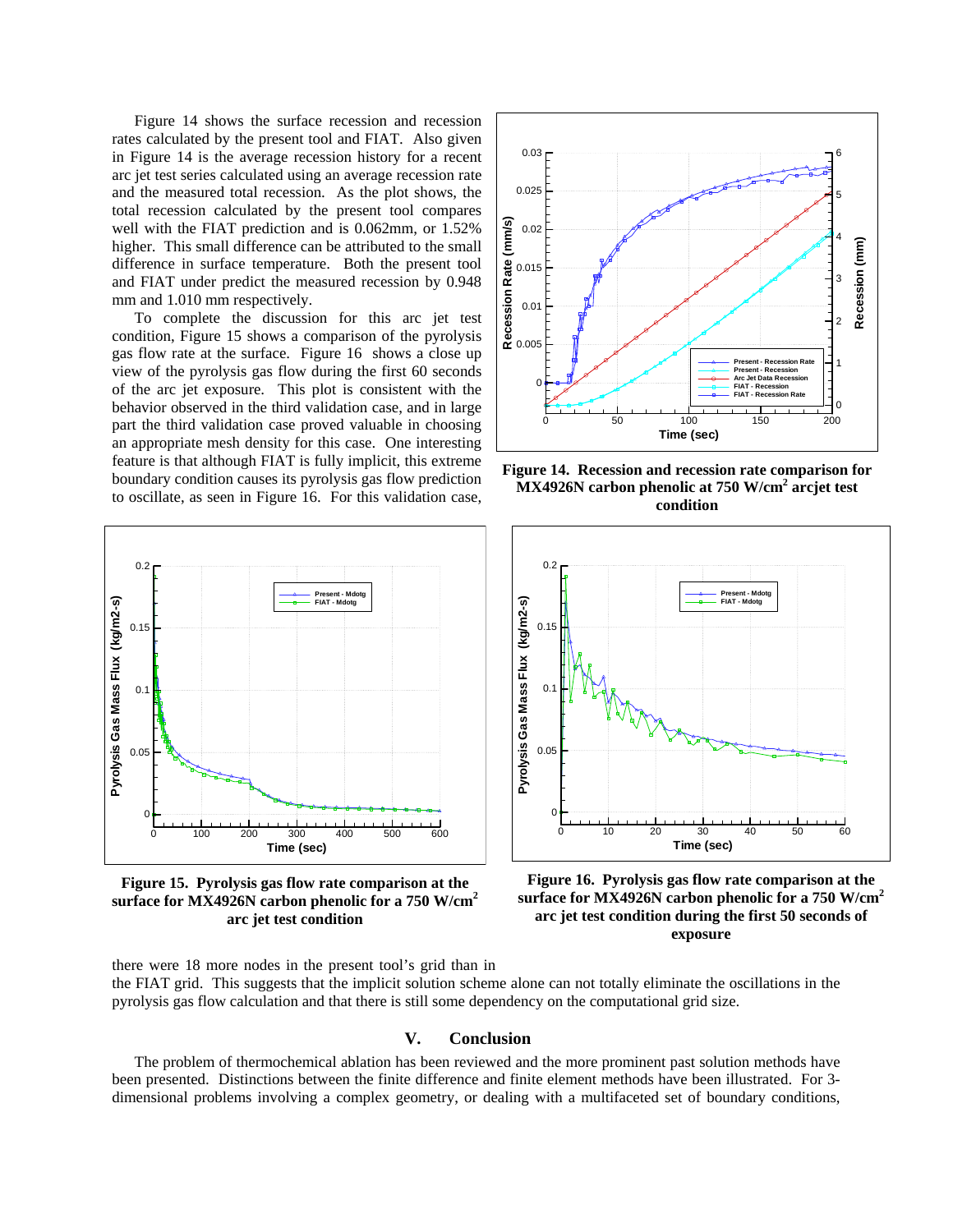there may be significant advantages to a finite element approach. A finite element formulation for the 1-dimensional thermochemical ablation problem has been developed as the first step in the development of a 3-dimensional ablation and thermal response analysis tool. The 1-dimensional finite element code has been shown to compare well with the existing finite difference code FIAT in terms of both surface recession and temperature profile prediction across a range of test cases. To improve the 1-D finite element code, the decomposition and pyrolysis gas flow calculations must be performed implicitly as in FIAT. Another improvement to the finite element code would be to derive and implement higher order elements. Higher order elements increase the number of nodes per element and have the potential of increasing the computational efficiency by reducing the number of elements required in the solution.

# **VI. Acknowledgements**

 The authors would like to acknowledge Mr. Bernie Laub, Dr. Stephen Ruffin, Dr. Vitali Volovoi, and Dr. David Schuster for their review of this work.

## **References**

<sup>1</sup>Anon., "Space Shuttle Program Thermodynamic Design Data Book," Rockwell International, Report SD73-SH-0226, Downey, CA, Jan. 1981.

<sup>2</sup>Scotti, S. J. (compiled by), "Current Technology for Thermal Protection Systems", NASA-CP-3157, February 1992.

 $K<sup>3</sup>Kratsch, K. M., Loomis, W.C., Randles, P.W., "Jupiter Probe Heatshield Design", AIAA 1977-427, 21-23 March 1977,$ AIAA/ASME  $18<sup>th</sup>$  Structures, Structural Dynamics & Materials Conference

<sup>4</sup>Hurwicz, H., "Aerothermochemistry Studies in Ablation", Combustion and Propulsion,  $5<sup>th</sup>$  AGARD Colloquium on High-Temperature Phenomena, Braunschweig, Germany, April 9-13, 1962, Pergamon Press, New York, 1963. 5

<sup>5</sup>Katsikas, C. J., Castle, G. K., and Higgins, J. S., "Ablation Handbook – Entry Materials Data and Design", AFML-TR-66-262, September 1966.

 ${}^6$ Moyer, C. B., and Rindal, R. A., "An Analysis of the Coupled Chemically Reacting Boundary Layer and Charring Ablator – Part II. Finite Difference Solution for the In-Depth Response of Charring Materials Considering Surface Chemical and Energy Balances", NASA CR-1061, 1968. 7

 $K^7$ Koo, J. H., Ho, D. W. H., and Ezekoye, O. A., "A Review of Numerical and Experimental Characterization of Thermal Protection Materials – Part I. Numerical Modeling", AIAA 2006-4936, 9-12 July 2006, 42<sup>nd</sup> Joint Propulsion Conference and Exhibit, Sacramento, CA

Scala, S. M., "The Thermal Degradation of Reinforced Plastics During Hypersonic Re-Entry", General Electric Company, R59SD401, July, 1959.<br>
<sup>9</sup>Scala, S. M., "A Study of Hypersonic Ablation", General Electric Company, RS59SD438, September, 1959.

<sup>10</sup>Scala, S. M., "The Ablation of Graphite in Dissociated Air, Part I: Theory", General Electric Company, R62SD72, September, 1962.

<sup>1</sup>ILafazan, S., and Siegel, B., "Ablative Thrust Chambers for Space Application", Paper No. 5, 46th National Meeting of the American Institute of Chemical Engineers, Los Angeles, CA., February 5th, 1962.<br><sup>12</sup>Swann, R. T., and Pittman, C. M., "Numerical Analysis of the Transient Response of Advanced Thermal Protection

Systems for Atmospheric Entry". NASA TN-D-1370, July 1962.<br><sup>13</sup>Rosensweig, R. E., and Beecher, N., "Theory for the Ablation of Fiberglas Reinforced Phenolic Resin Phenolic", *AIAA* 

*Journal*, Vol. 1, No. 8, pp 1802-1809, August, 1963.<br><sup>14</sup>Quinville, J. A., and Soloman, J., "Ablating Body Heat Transfer", Aerospace Corporation, El Segundo, CA., SSD-TDR-63-

159, January 15th, 1965.<br><sup>15</sup>Reinikka, E. A., and Wells, P. B., "Charring Ablators on Lifting Entry Vehicles", Journal of Spacecraft and Rockets, Vol. 1, No. 1, January 1965.<br><sup>16</sup>Swann, R. T., Dow, M. B., and Tompkins, S. S., "Analysis of the Effects of Environmental Conditions on the Performance

of Charring Ablators", Journal of Spacecraft and Rocket, Vol. 3, No. 1, January 1966.<br><sup>17</sup>Friedman, H. A., and McFarland, B. L., "Two-Dimensional Transient Ablation and Heat Conduction Analysis for Multi-

material Thrust Chamber Walls", AIAA 1966-542, AIAA 2nd Joint Propulsion Specialist Conference, Colorado Springs, CO, June 13-17, 1966.<br><sup>18</sup>Tavakoli, M. L., "An Integral Method for Analysis of the Aerothermochemical Behavior of Refractory-Fiber Reinforced

Char-Forming Materials", AIAA 1966-435, AIAA 4<sup>th</sup> Aerospace Sciences Meeting, Los Angeles, CA, June 27-29, 1966.<br><sup>19</sup>Kendall, R. M., Rindal, R. A., and Bartlett, E. P., "Thermochemical Ablation", AIAA 65-642, AIAA Thermop

<sup>20</sup> Kratsch, K. M., Hearne, L. F., and McChesney, H. R., "Thermal Performance of Heat Shield Composites During Planetary

Entry", Lockheed Missiles and Space, LMSC-803099, Sunnyvale, CA, October 1963.<br><sup>21</sup>Barriault, R. J., "One-Dimensional Theory for a Model of Ablation for Plastics that Form a Charred Surface Layer", AVCO-RAD TM-58-130, November 1958.<br><sup>22</sup>Beecher, N., and Rosensweig, R. E., "Ablation Mechanisms in Plastics with Inorganic Reinforcement", ARS Journal, Vol.

31, No. 4, April 1961, pp 530-539.